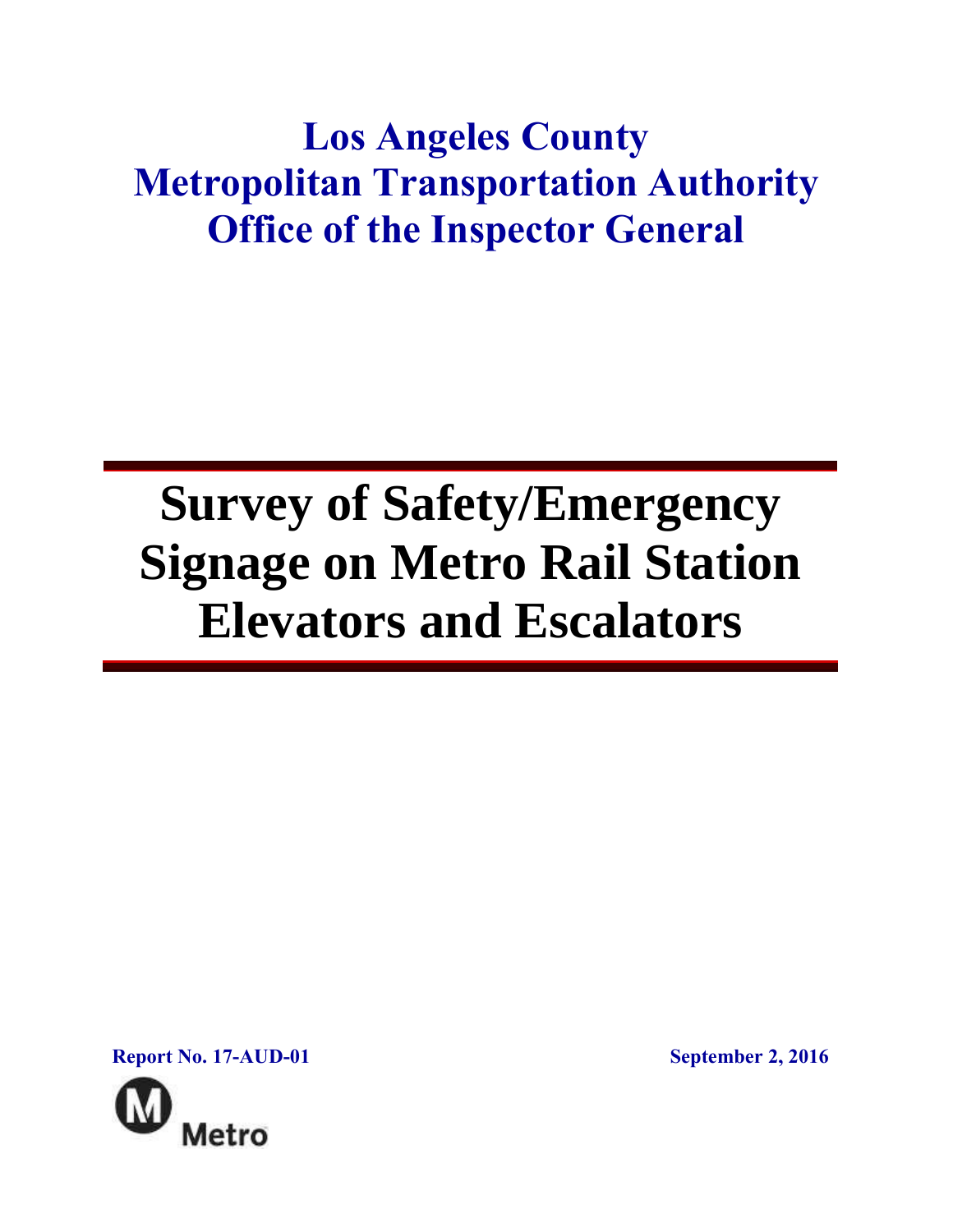

Los Angeles, CA 90017

September 2, 2016

Metro Board of Directors

Re: Survey of Safety/Emergency Signage on Metro Rail Station Elevators and Escalators

Dear Board Directors:

To keep the Board informed of Office of Inspector General activities, attached is <sup>a</sup> repor<sup>t</sup> relative to safety/emergency signage on Metro rail station elevators and escalators.

The Office of the Inspector General (OIG) surveyed safety/emergency related signage on <sup>a</sup> sampling of elevators and escalators at rail stations on the Red, Purple, Gold (segment 1), Blue, Expo (segment 1), and Green Lines. This survey was conducted as par<sup>t</sup> of our ongoing program to assist Metro to improve transit services and safety.

We found that some escalators and elevators did not have one or more safety/emergency related signs, or such signs were damaged. In addition, graffiti was found on some of the elevators/escalators. It is important to maintain signage to keep customer informed and safe, and to reduce Metro liability.

Management promptly initiated the following corrective actions:

- Replaced/installed damaged or missing signage on elevators/escalators.
- •Removed graffiti from 26 elevators/escalators.
- • Directed the Metro elevator/escalator maintenance contractor to include as par<sup>t</sup> of its routine maintenance and standard operating procedures to include (1) inspection and asneeded replacement/installation of signs, and (2) repor<sup>t</sup> to Metro all observed graffiti and slap tags on elevators/escalators.

If you have any questions concerning this matter, please contact me at (213) 922-2975.

Sincerely,

**Inspector General** 

cc: CEO Metro Board Deputies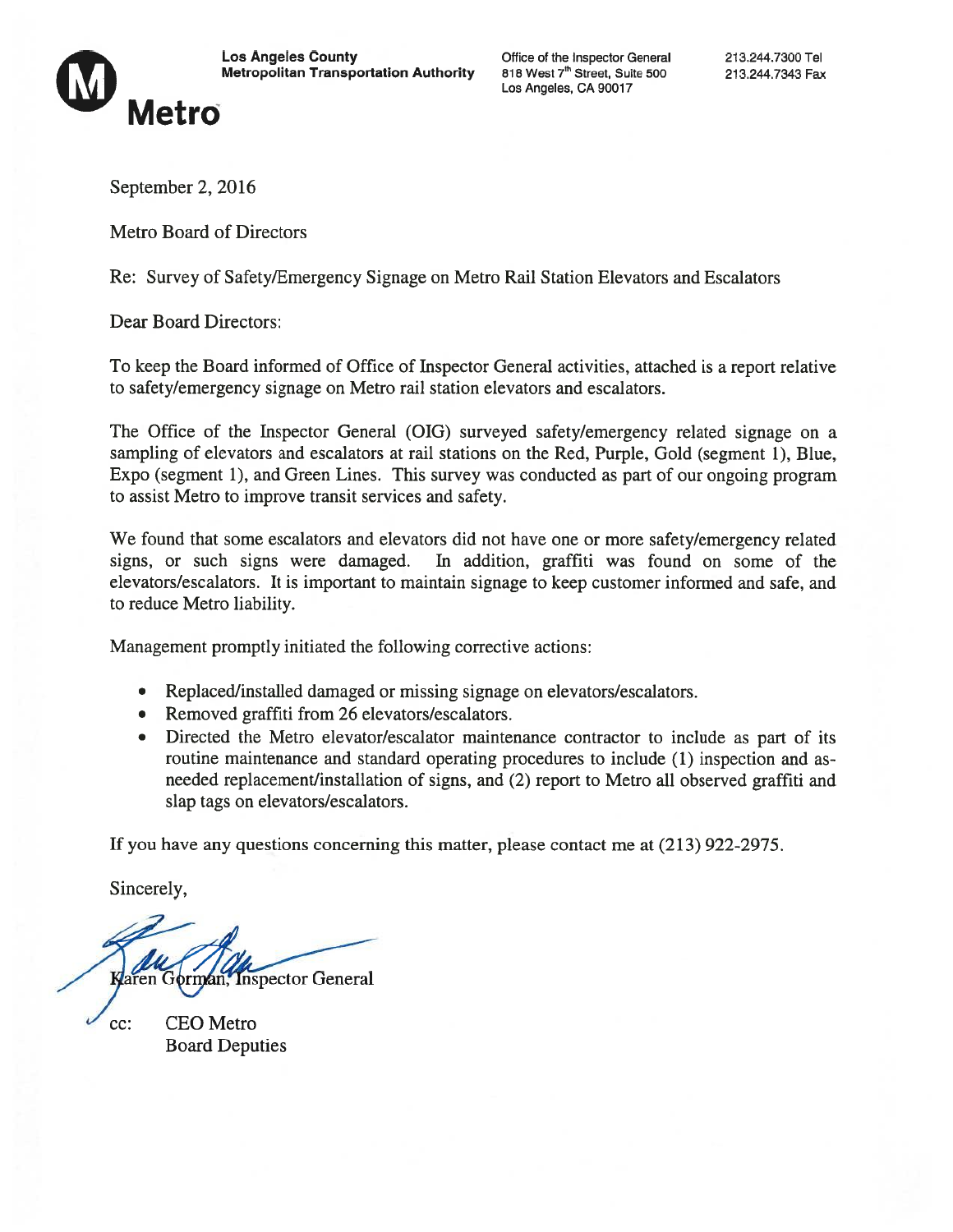## **TABLE OF CONTENTS**

|                 |                                                             | <b>Page</b>    |
|-----------------|-------------------------------------------------------------|----------------|
|                 |                                                             |                |
|                 |                                                             | 2              |
|                 |                                                             | 3              |
|                 |                                                             | 5              |
|                 |                                                             | 5              |
|                 | <b>ATTACHMENTS</b>                                          |                |
| A.              | Safety Related Signage on Metro Elevators/Escalators        | $\overline{7}$ |
| <b>B.</b>       |                                                             | 9              |
| $\mathcal{C}$ . | Pictures of Escalators with Missing or Damaged Safety Signs | 10             |
| D.              |                                                             | 11             |
| E.              |                                                             | 13             |
| $F_{\cdot}$     |                                                             | 14             |
| G.              |                                                             | 15             |
| H.              |                                                             | 16             |
| $\mathbf{I}$ .  |                                                             | 17             |
| J <sub>1</sub>  |                                                             | 18             |
| K               |                                                             | 20             |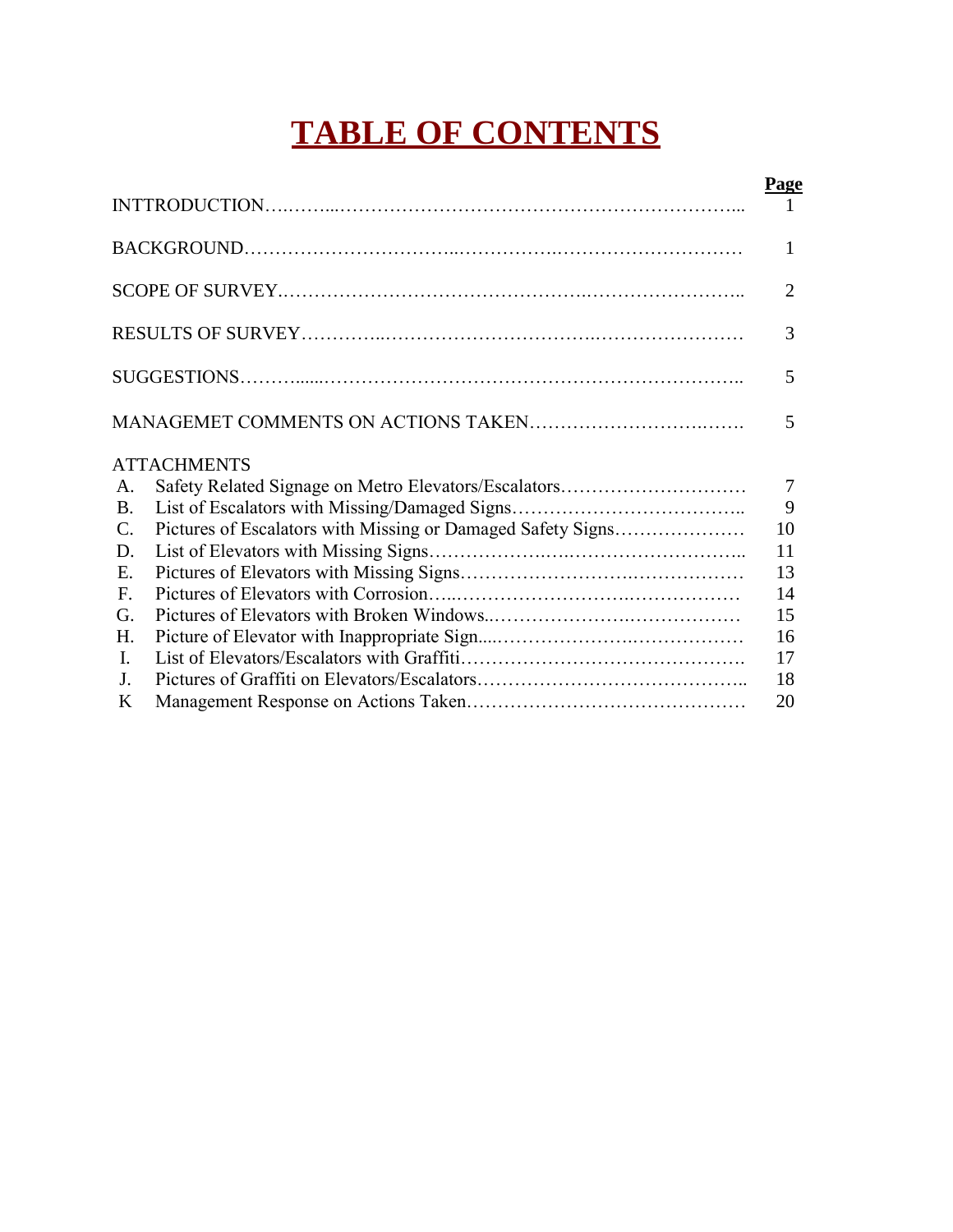## **Introduction**

The Office of the Inspector General (OIG) surveyed safety/emergency related signage on a sampling of elevators and escalators at rail stations on the Red, Purple, Gold (segment 1), Blue, Expo (segment 1), and Green Lines. This survey was conducted as part of our ongoing program to assist Metro to improve transit services and safety.

We found that some escalators and elevators did not have one or more safety/emergency related signs, or such signs were damaged. We are providing Metro this report so that staff can initiate appropriate corrective action. (It may be assumed that the lines and stations with elevators and escalators not included in the sampling, including the Silver Line and El Monte transit center, are similarly affected.) It is important to maintain signage to keep customer informed and safe, and to reduce Metro liability.

## **Background**

Signage on Escalators.American Society of Mechanical Engineers (ASME) Code A17.1- 2007/CSA B44-07 is adopted by the State of California Department of Industrial Relations. Section 6.1.6.9.1 (Caution Signs) of the Code states:

A caution sign shall be located at the top and bottom landing of each escalator, readily visible to the boarding passengers.

The sign shall include the following wording:

(a) "Caution"

- (b) "Passengers Only"
- (c) "Hold Handrail"
- (d) "Attend Children"

(e) "Avoid Sides"

The sign shall be standard for all escalators and shall be identical in format, size, color, wording, and pictorials as shown in Fig. 6.1.6.9.1.

A picture of the escalator caution sign is shown on the following page: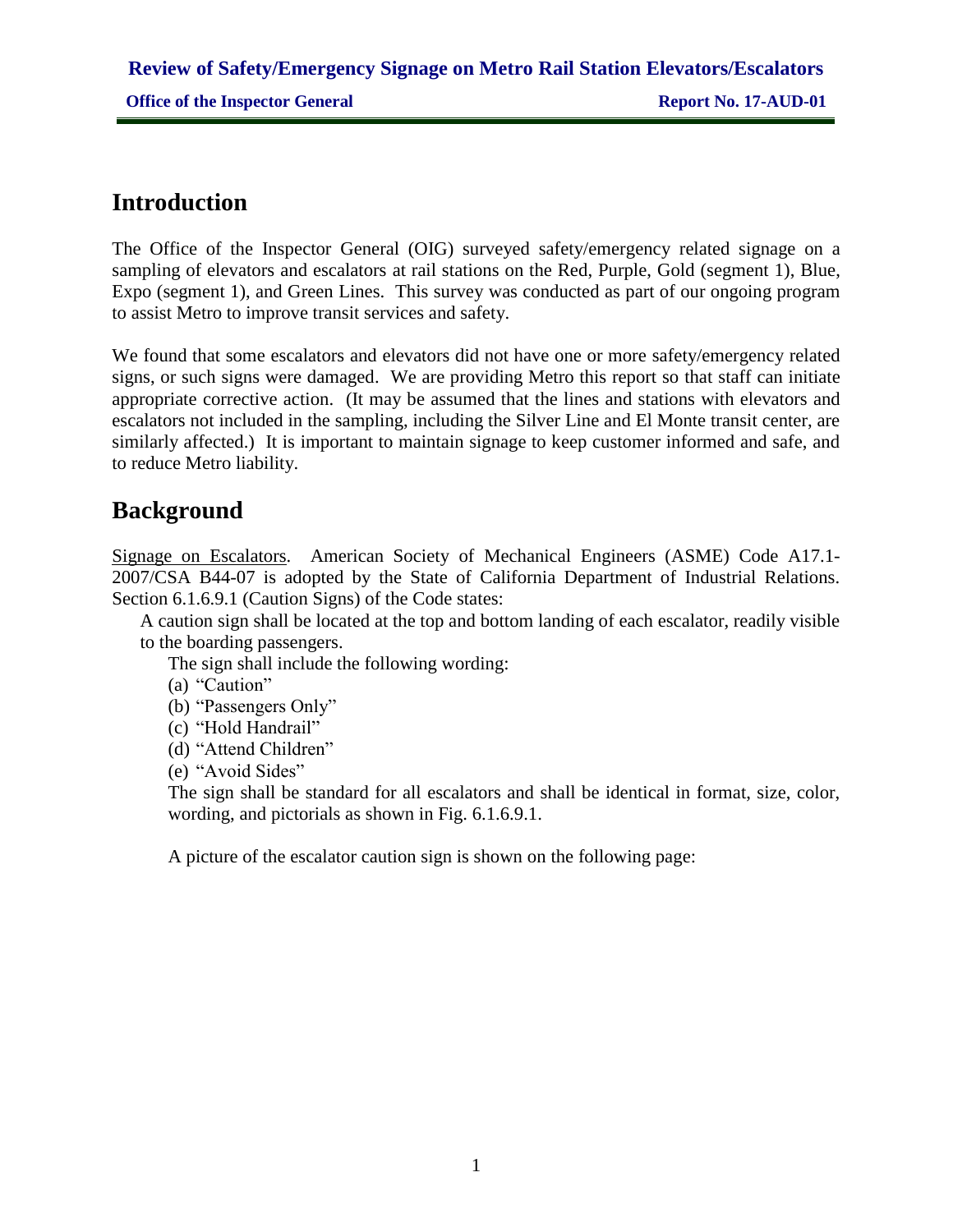**Office of the Inspector General <b>Report No. 17-AUD-01** 



The Code allows certain signs in addition to the caution sign. When provided, such signs shall be in a readily visible location, and limited to conveying additional cautions and warnings to escalator passengers. Metro places an additional sign on escalators that states the telephone number to call if an escalator is not working. (See Attachment A.)

**Signage on Elevators**. Our survey of Metro elevators included the following four signs:

- 1. Sign stating "IN CASE OF FIRE USE STAIRWAY DO NOT USE ELEVATOR."
- 2. Blue Star of Life sign indicating that the elevator is large enough to accommodate a 24" by 84" medical gurney.
- 3. Handicap sign indicating that the elevator complies with ADA accessibility requirements.
- 4. Sign providing the telephone number to call if the elevator is not working. (See Attachment A.)

#### **Scope of Survey**

 $\overline{\phantom{a}}$ 

During 7 non-consecutive days from June 2, 2016 to July 11, 2016, we surveyed 44 stations<sup>1</sup> on the Red/Purple (16), Gold (8), and Expo (3), Blue (3), and Green (14) Lines that had elevators and/or escalators. At these stations, we inspected 93 elevators and 127 escalators to determine whether certain safety/emergency related signs are affixed, not damaged, and signage is

<sup>&</sup>lt;sup>1</sup> Some stations had multiple lines.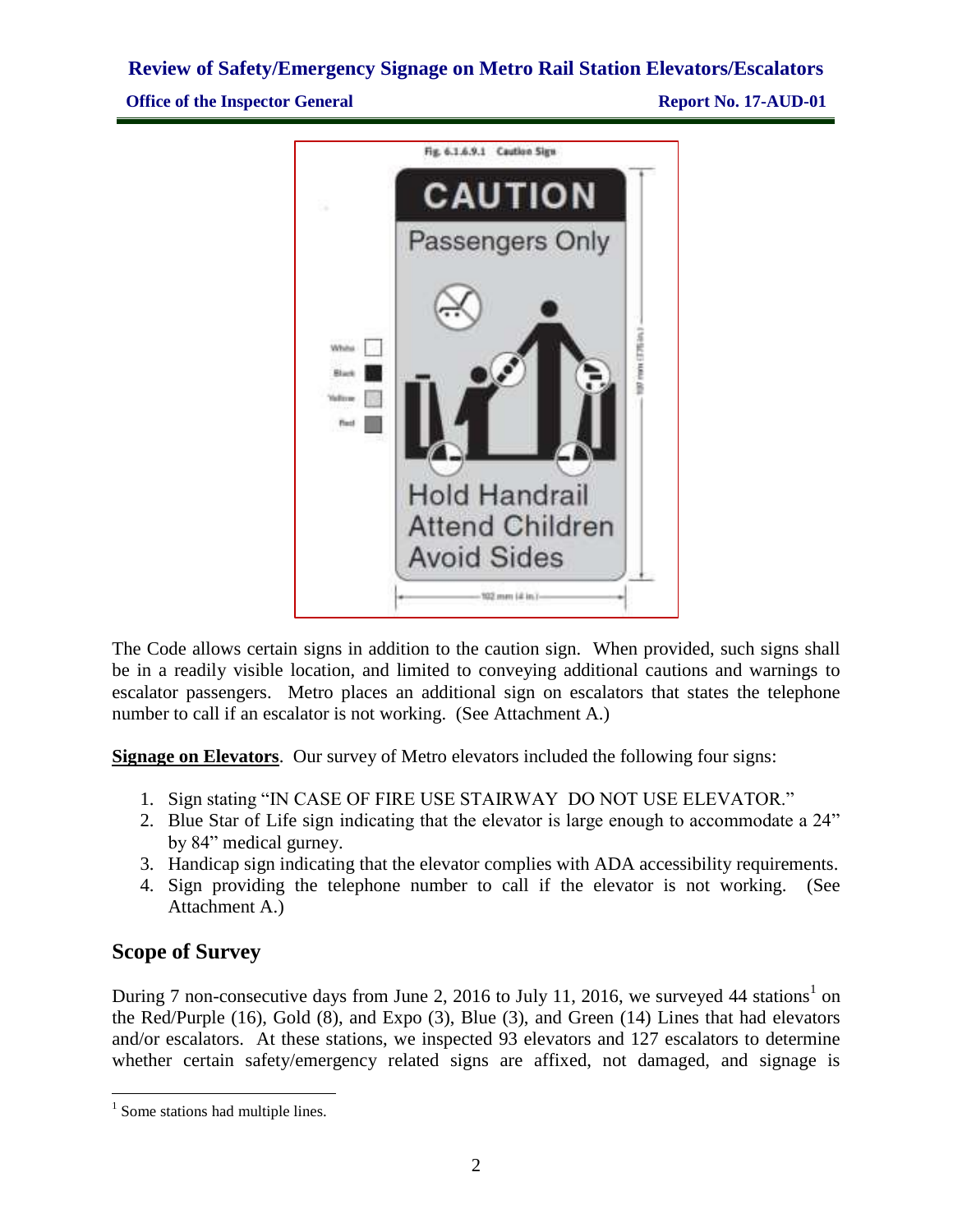**Office of the Inspector General <b>Report No. 17-AUD-01** 

consistent throughout the system. For the Gold and Expo Lines, we sampled only section 1 stations that have elevators and/or escalators, and did not sample the stations on the new extensions that opened recently in 2016.

## **Results of Survey**

Escalators. We found that 33 (26%) of 127 escalators were missing the mandatory caution sign and/or the call number sign if the escalator is not working. Of the 127 elevators sampled, 22 had had missing signs, 11 had damaged signs, and 94 had no signage deficiencies. (See Attachment B for list of escalators, Attachment C for pictures, and graph below.)



**Status of Signage on Escalators**

Of the escalators with deficiencies, 23 were missing caution or call number signs (one had both missing), and 11 had damaged caution or call number signs. The State of California Department of Industrial Relations requires the caution sign on escalators.

| <b>Summary of Missing/Damaged Signs</b> |         |         |
|-----------------------------------------|---------|---------|
|                                         | Missing | Damaged |
| <b>Caution Sign</b>                     |         |         |
| Call Center Sign                        |         |         |
| Totals                                  |         |         |

#### Elevators. We found 52 (56%) of 93 elevators did not have the in case of fire sign (9), star of life sign (29), handicap sign (29) and/or call number sign if elevator is not working  $(18)$ .<sup>2</sup> Three elevators were missing all four signs, five others were missing three signs, and fourteen others were missing two signs. (See Attachment D for list and Attachment E for pictures.) In addition, we found that:

 $\overline{\phantom{a}}$ 

 $2^{2}$  Some elevators have missing signs at both the lower and upper levels.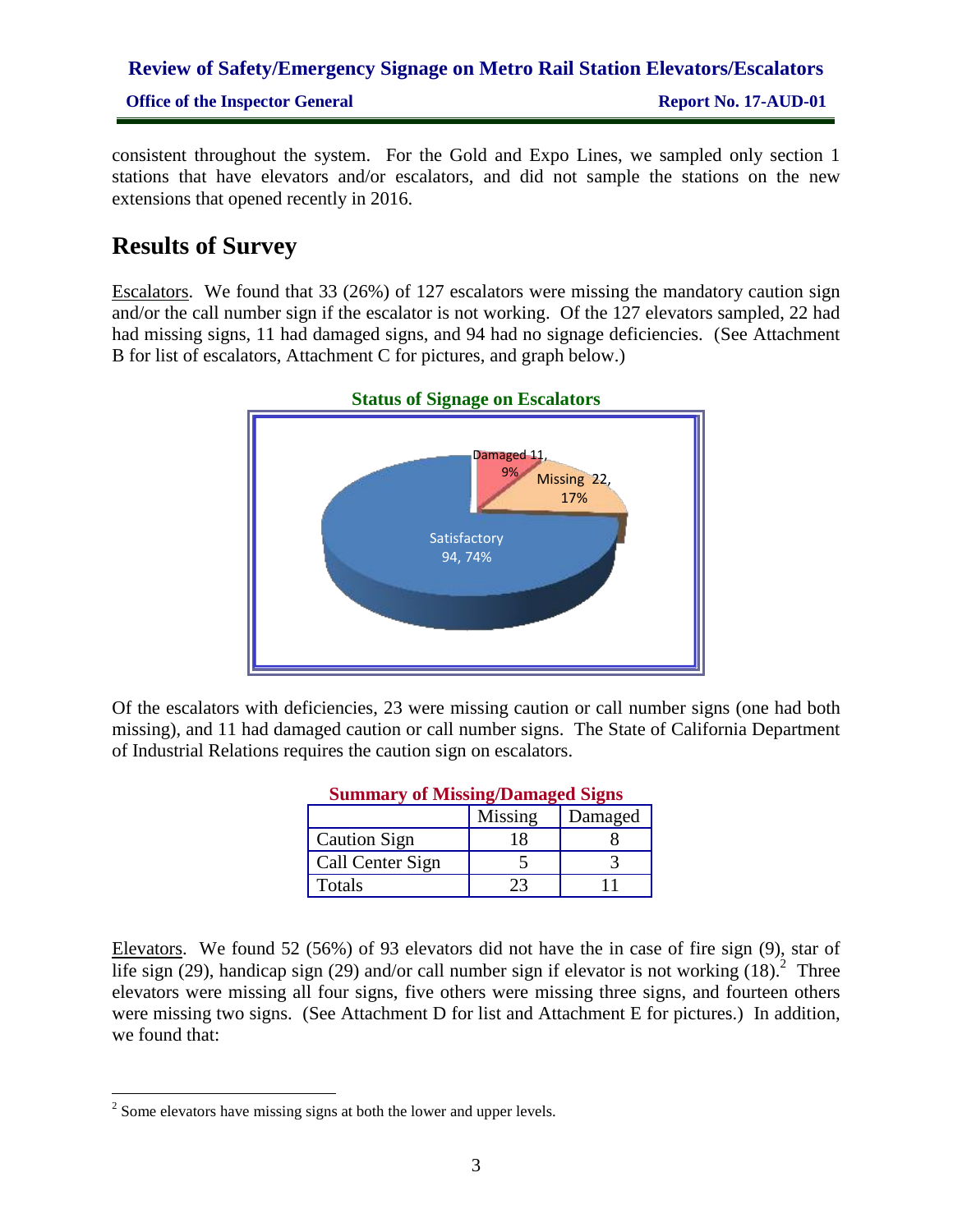#### **Office of the Inspector General <b>Report No. 17-AUD-01**

- Three elevators had severe corrosion apparently caused by urination (see Attachment F).
	- 1. Elevator #L4E Harbor FWY Station-Green Line
	- 2. Elevator #L5E Avalon Station-Green Line
	- 3. Elevator #L5W Avalon Station-Green Line
- Two elevators had broken windows (see Attachment G).
	- 1. Elevator #L-1822 Redondo Beach Station-Green Line
	- 2. Elevator #L3W Vermont Athens Station-Green Line
- Another elevator had an inappropriate sign stating: "Deport the illegal killing gringo aliens out of Afghanistan" (see Attachment H).
- In addition, signs on seven elevators had significant scratch marks although still readable. Metro may want to replace these signs.
	- 1. Elevator #502 in Westlake/MacArthur Park Station-Red/Purple Line call center sign.
	- 2. Elevator #SSLO1 in Slauson Station-Blue Line call center sign.
	- 3. Elevator #FSL1 in Firestone Station-Blue Line handicap sign.
	- 4. Elevator #L1521 in Mariposa Station-Green Line star of life sign.
	- 5. Elevator #L9E in Norwalk Station-Green Line handicap and in case of fire signs.
	- 6. Elevator #L6E in Willowbrook/Rosa Parks Station-Green/Blue Line handicap sign.
	- 7. Elevator # WVL-01 Wilshire/Vermont Station handicap sign.

#### Graffiti

We found 2 escalators and 24 elevators with graffiti (see Attachment I and J). Graffiti should be removed as soon as possible because it is unsightly, projects a negative impression of Metro's transit system, and invites more graffiti and vandalism.

#### Other Related Matter

In 2012, an accident occurred related to a wheelchair on a Metro escalator that was used because the elevator was not working. To ensure that similar accidents do not occur, we believe that Metro should place signage on elevators that advises wheelchair patrons not to use escalators when the elevator is not working and provides them directions for alternate options. Although there are public announcements on trains and platforms regarding elevator outage and alternate means of transportation for patrons in wheelchairs, there are currently no directions posted on elevators concerning what to do when an elevator is not working.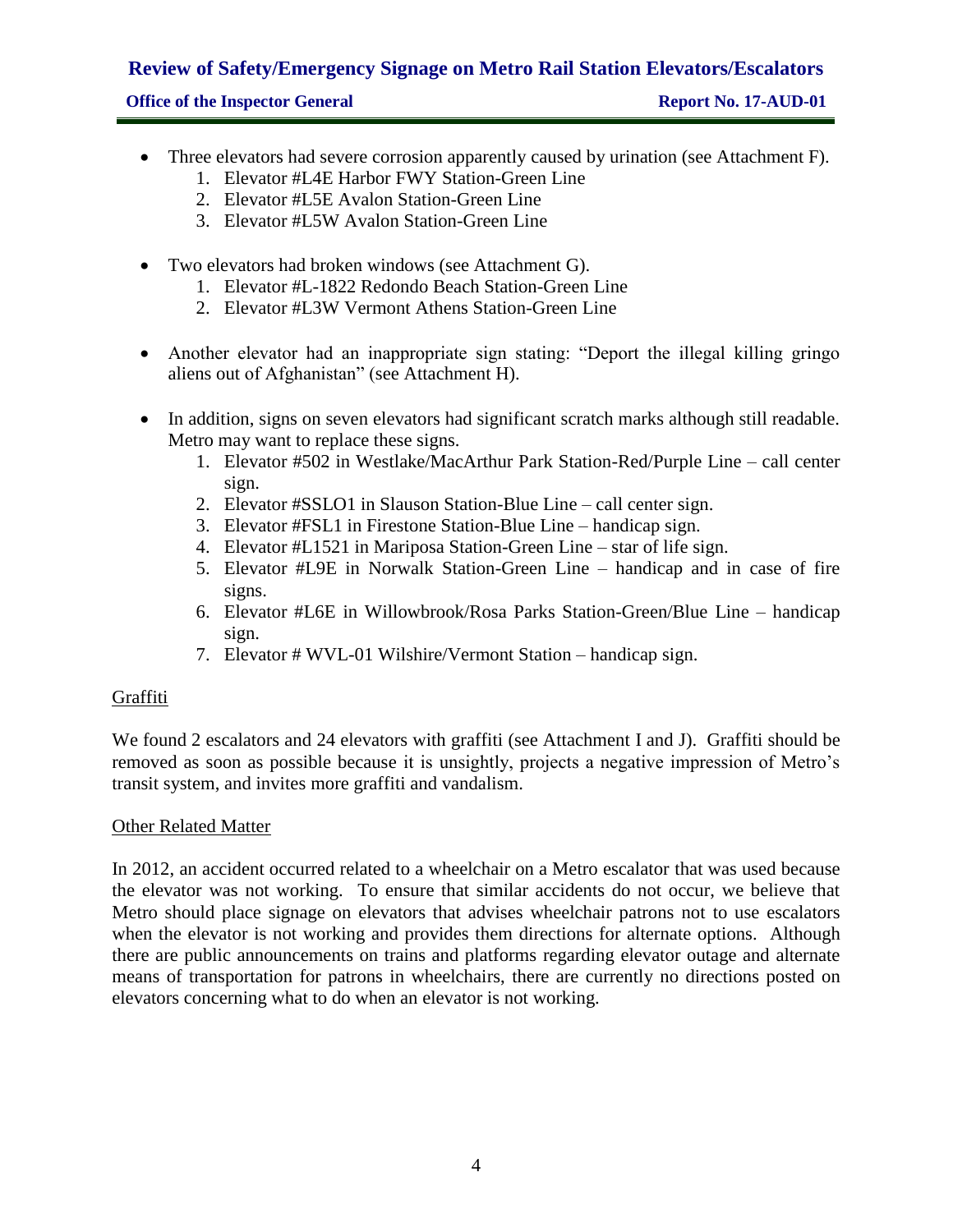### **Suggestions**

We realize that signs might have been posted in the past, but they wear or tear off over time. To ensure that required signs are affixed to elevators and escalators, we suggest that Operations Management:

- 1. Replace missing/damaged signs on elevators and escalators, ensure signage is consistent throughout the system, and make periodic checks of signage to ensure essential signs are not missing or damaged.
- 2. Survey elevators and escalators on transit lines not surveyed (such as Silver Line and El Monte Transit Center) by the OIG to determine whether all required safety/emergency signage are affixed and not damaged.
- 3. Consider placing signage on elevators that provides clear directions for alternate options if the elevator is not working.

## **Management Comments on Actions Taken**

On August 25, 2016, Metro management provided a response that outlined the following corrective actions (see Attachment K for copy of management's response):

**Suggestion 1**. As of August 24, 2016, the following signs are in process of being installed and/or replaced:

Elevators

- "In case of fire use stairway, Do not use Elevator" Installation and/or replacement have been completed.
- Phone number to call if elevator is not working Installation and/or replacement have been completed.
- Blue Star of Life Currently being installed and/or replaced to be completed by August 29, 2016.
- Handicap signs Metro to provide the Metro maintenance contractor with 13 signs to be installed with completion date of August 31, 2016. All other existing sign are in good condition.

**Escalators** 

- "Caution, Hold handrail, Attend Children, Avoid Slides" Installation and/or replacement have been completed.
- Phone number to call if escalator is not working Installation and/or replacement have been completed.

**Suggestion 2**. On July 29, 2016, the Metro maintenance contractor conducted a system-wide survey of all elevators and escalators assessing signage conditions in an effort to replace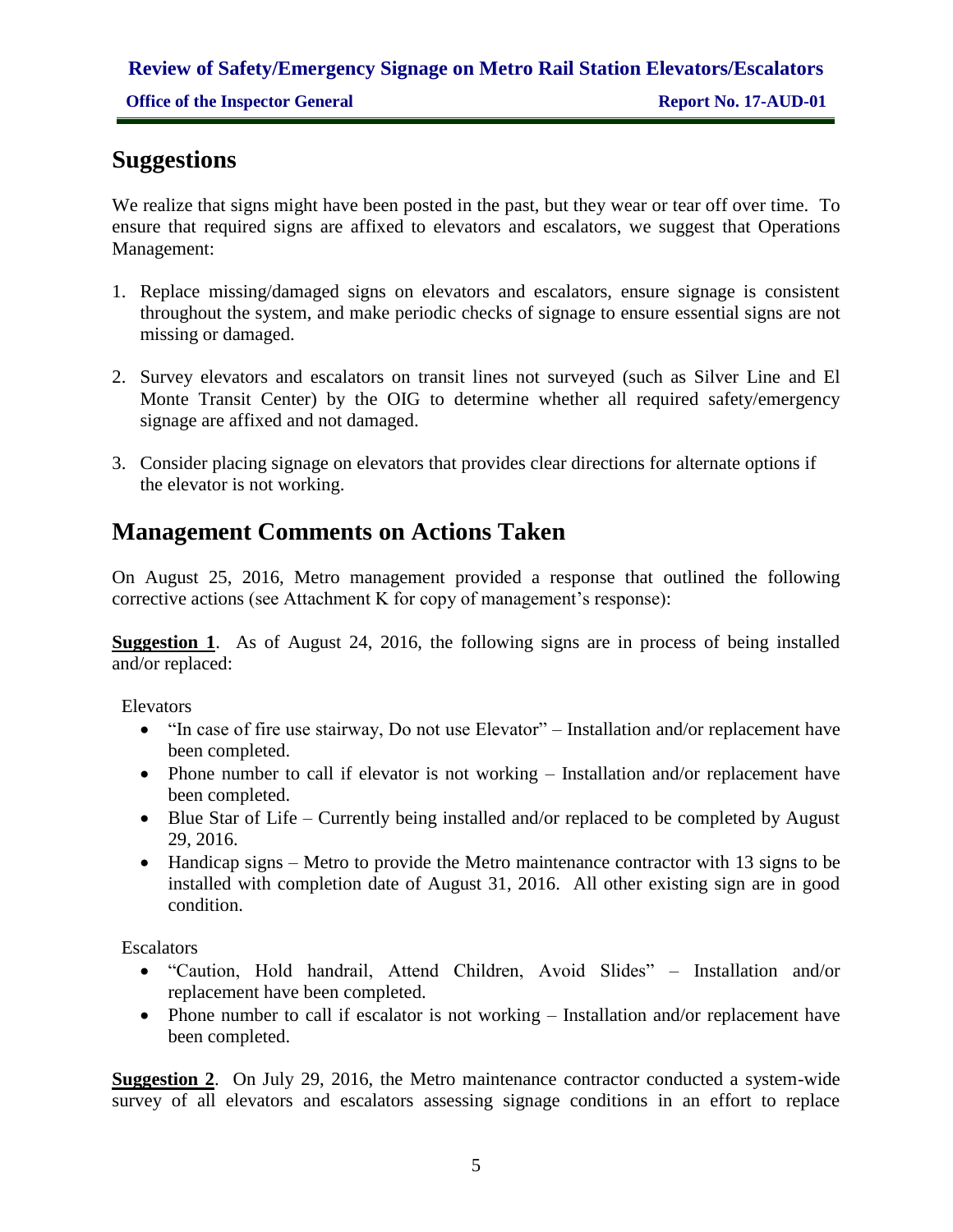## **Review of Safety/Emergency Signage on Metro Rail Station Elevators/Escalators Office of the Inspector General <b>Report No. 17-AUD-01**

damaged signs and/or install missing signs. The survey was completed on August  $12<sup>th</sup>$  and signage replacement/installation started thereafter. Metro staff has directed the contractor to include signage inspection and as-needed replacement as part of their routine maintenance and standard operating procedure.

**Suggestion 3**. Operations considered placing additional signage on elevators to provide clear directions for alternate options if the elevator is not working; however, Operations found that the existing signage providing the phone number to call if the elevator is not working and the "In case of fire use stairway, Do not use Elevator" sign are sufficient.

**Action Taken Concerning Graffiti**. Operations has reviewed 26 locations (2 escalators and 24 elevators) cited for graffiti. All graffiti has been removed by the Metro graffiti abatement contractor. Staff directed the elevator/escalator maintenance contractor to report to Metro all observed graffiti and slap tags on Metro Vertical Transportation equipment and include this process as part of their routine and standard operating procedures.

cc: Phillip Washington, Chief Executive Officer James Gallagher, Chief Operations Officer Bruce Shelburne, Senior Executive Director, Rail Operations Greg Kildare, Chief Risk, Safety & Asset Management Officer Brady Branstetter, Deputy Executive Officer, Facilities Maintenance Vijay Khawani, Executive Office, Corporate Safety Nancy Saravia, Senior Manager, Transportation Planning Karen Gorman, Inspector General Metro Board of Directors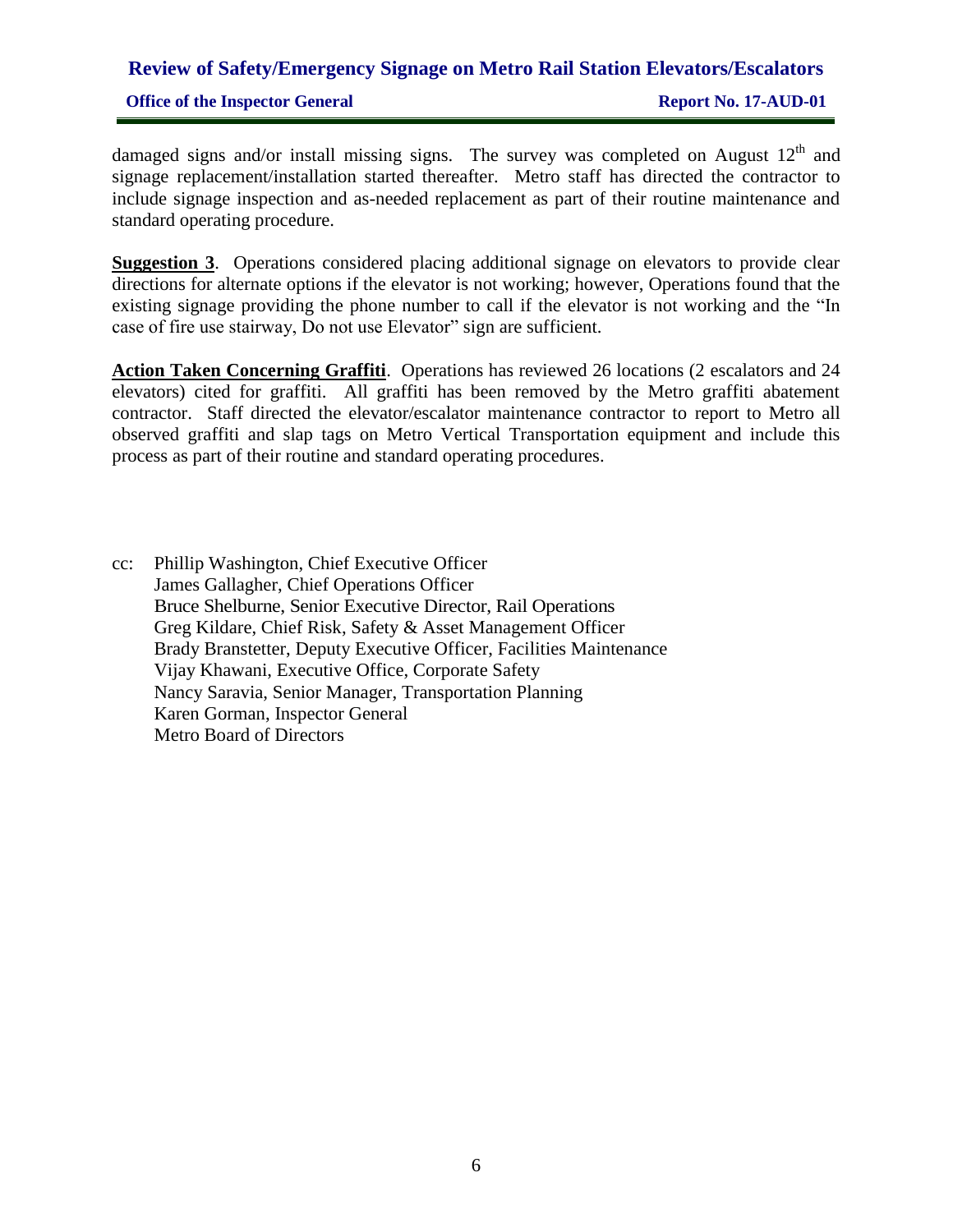

Escalators have a caution decal on both sides of the handrail and a decal on the right side of the escalator stating: "If escalator is not working call 800-292-6790."



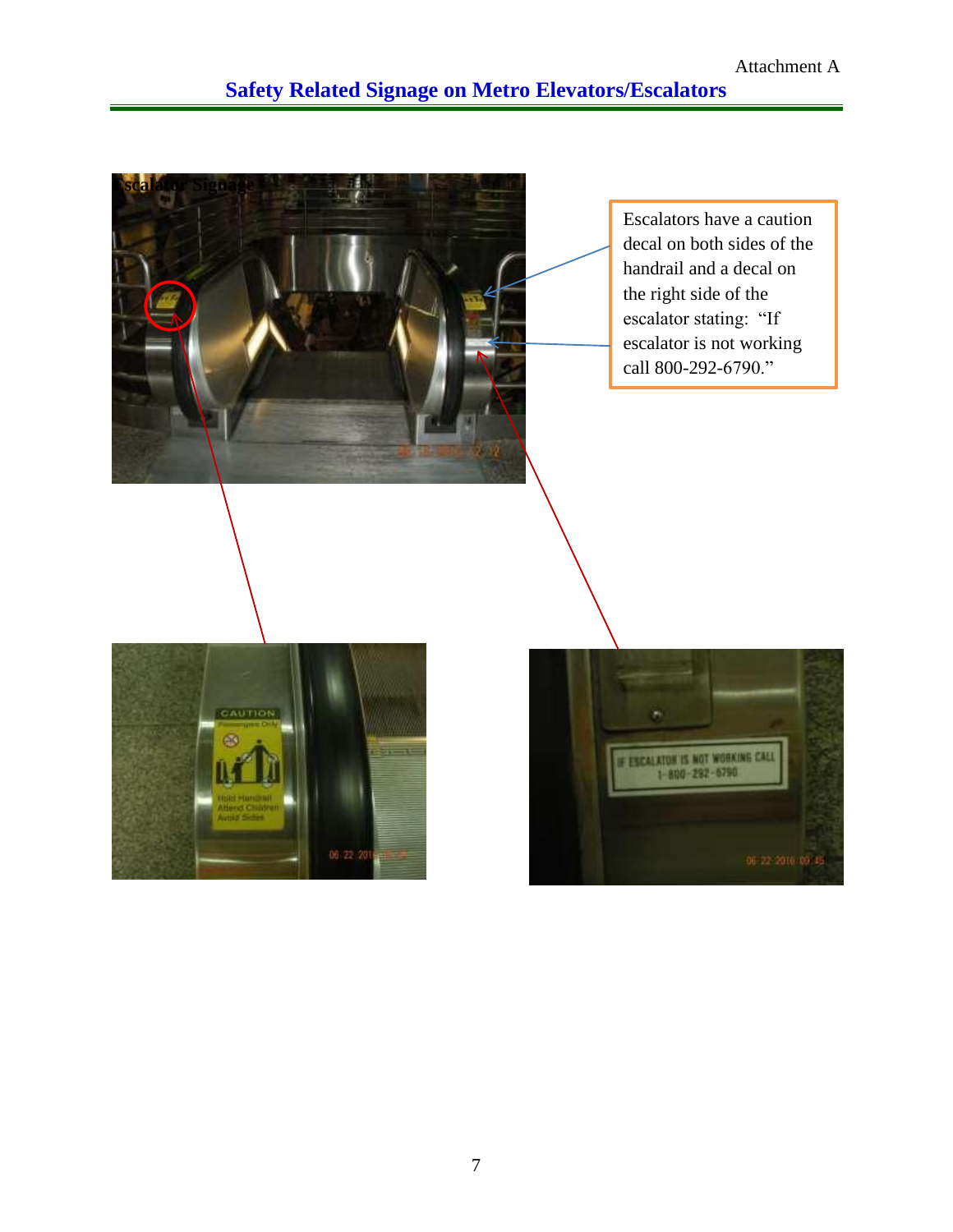## **Safety Related Signage on Metro Elevators/Escalators**

Elevator Signage









Star of Life Sign "In case of fire use stairway for exit" "Do not use elevator" Sign



Handicap Sign **Out of Service call sign**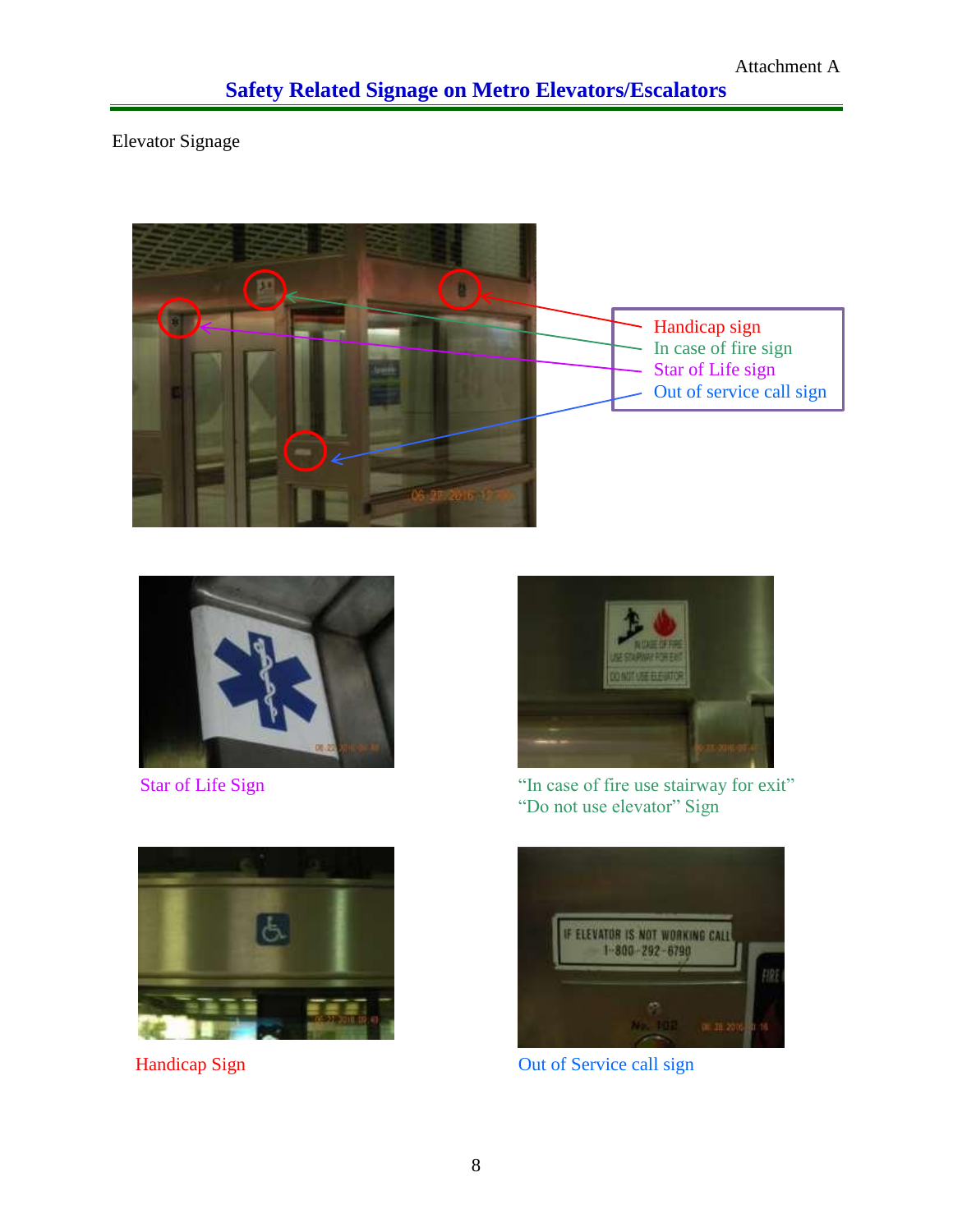## **List of Escalators with Missing/Damaged Signs**

| Line       | <b>Station</b>                  | <b>Escalator</b><br><b>Number</b> | <b>Description</b>                    |
|------------|---------------------------------|-----------------------------------|---------------------------------------|
| Red/Purple | <b>Union Station</b>            | 104148                            | Missing Call Number sign              |
| Red/Purple | <b>Union Station</b>            | 102                               | Damaged Caution sign                  |
| Red/Purple | <b>Union Station</b>            | 103                               | Damaged Caution sign                  |
| Red/Purple | Civic Center                    | 203                               | <b>Missing Caution sign</b>           |
| Red/Purple | Civic Center                    | 206                               | Missing Caution sign                  |
| Red/Purple | Civic Center                    | S205                              | Missing Call Number sign              |
| Red/Purple | Pershing Square                 | 309                               | <b>Missing Caution sign</b>           |
| Red/Purple | 7 <sup>th</sup> St/Metro Center | 401                               | Missing Caution sign                  |
| Red/Purple | 7 <sup>th</sup> St/Metro Center | 404                               | <b>Missing Caution sign</b>           |
| Red/Purple | 7 <sup>th</sup> St/Metro Center | 406                               | Missing Call Number and Caution signs |
| Red/Purple | 7 <sup>th</sup> St/Metro Center | 407                               | Damaged Call Number sign              |
| Red/Purple | Westlake/MacArthur Park         | 202                               | Damaged Caution sign                  |
| Red/Purple | Westlake/MacArthur Park         | 502                               | Damaged Caution sign                  |
| Red/Purple | Westlake/MacArthur Park         | 504                               | Missing Caution sign                  |
| Red/Purple | Wilshire/Vermont                | <b>WVS-03</b>                     | <b>Missing Caution sign</b>           |
| Red/Purple | Wilshire/Vermont                | <b>WVS-04</b>                     | <b>Missing Caution sign</b>           |
| Red        | Vermont/Santa Monica            | <b>SMS-02</b>                     | Missing Caution sign                  |
| Red        | Vermont/Santa Monica            | <b>SMS-03</b>                     | <b>Missing Caution sign</b>           |
| Red        | Vermont/Santa Monica            | <b>SMS-04</b>                     | Missing Caution sign                  |
| Red        | Vermont/Santa Monica            | <b>SMS-05</b>                     | Damaged Caution sign                  |
| Red        | Vermont/Sunset                  | <b>VSS-03</b>                     | Missing Call Number sign              |
| Red        | Vermont/Sunset                  | <b>VSS-04</b>                     | <b>Missing Caution sign</b>           |
| Red        | Vermont/Sunset                  | <b>VSS-05</b>                     | Damaged Caution sign                  |
| Red        | Vermont/sunset                  | <b>VSS-06</b>                     | Missing Call Number sign              |
| Red        | Hollywood/Western               | <b>HWS-02</b>                     | Damaged Caution sign                  |
| Red        | Hollywood/Vine                  | <b>HVS-03</b>                     | Missing Caution sign                  |
| Red        | Hollywood/Vine                  | <b>HVS-06</b>                     | Missing Caution sign                  |
| Red        | Hollywood/Highland              | <b>HHS-02</b>                     | Damaged Call Number sign              |
| Gold       | Chinatown                       | <b>CTS-02</b>                     | <b>Missing Caution sign</b>           |
| Gold       | Chinatown                       | <b>CTS-03</b>                     | <b>Missing Caution sign</b>           |
| Green/Blue | Willowbrook/Rosa Parks          | S6E/107267                        | <b>Missing Caution sign</b>           |
| Green      | Aviation/LAX                    | East escalator                    | Damaged Call Number sign              |
| Green      | Harbor Fwy                      | SW4/107279                        | Damaged Caution sign                  |

| Summary |  |
|---------|--|
|---------|--|

|                     | Missing | Damaged |
|---------------------|---------|---------|
| <b>Caution Sign</b> |         |         |
| Call Center Sign    |         |         |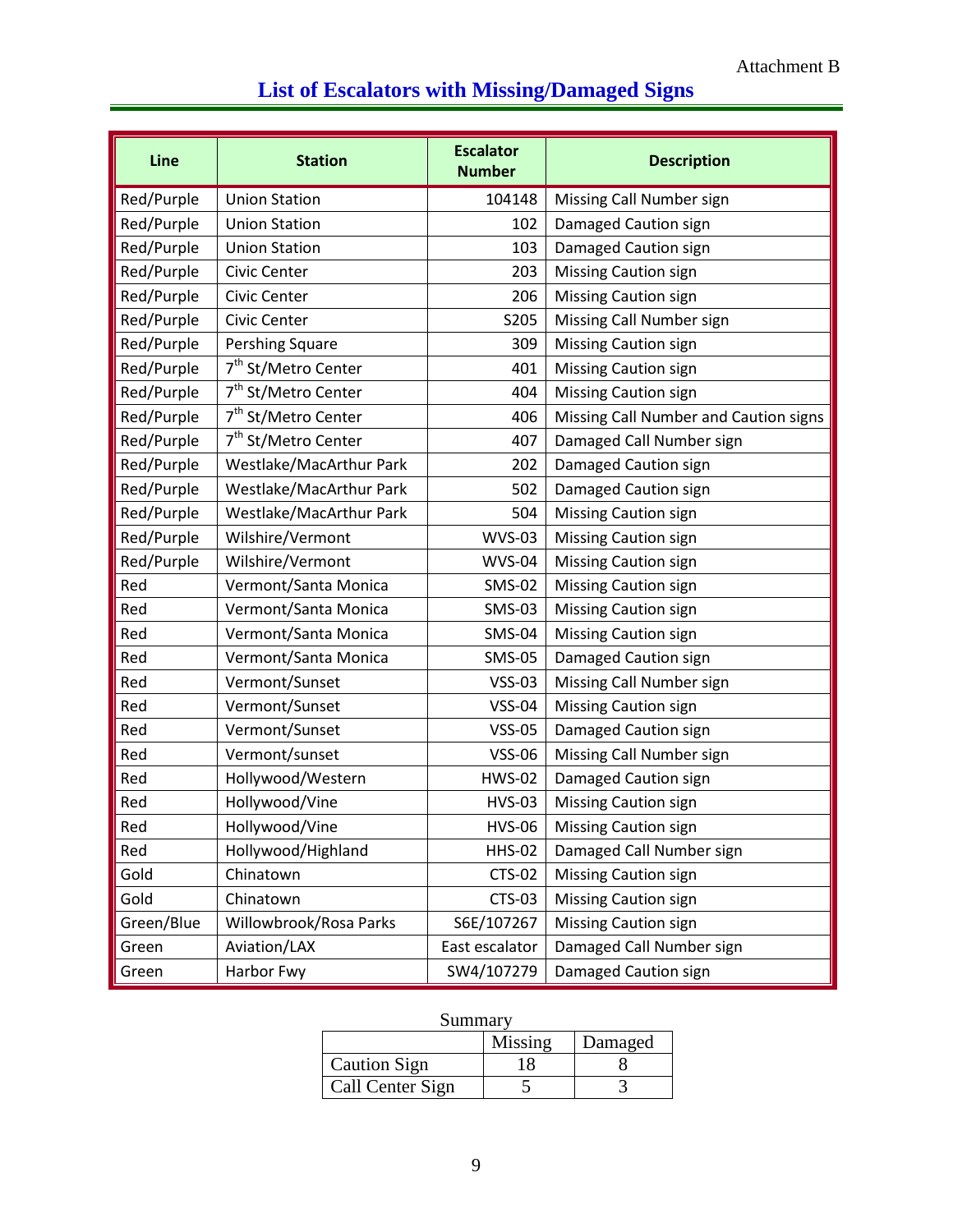The following pictures show missing or damaged sings on escalators:



7 th St/Metro Center Station 7 Missing caution sign on left side of escalator



Westlake/MacArthur Park Station Willowbrook/Rosa Parks Station<br>
Peeling caution sign decal on escalator Missing caution decal Peeling caution sign decal on escalator



 $7<sup>th</sup>$  St/Metro Center Station<br>Missing caution sign and damaged callnumber sign



The following pictures show an escalator in 7th St/Metro Center Station with all decals missing:



Missing caution decal on left side of escalator Missing caution and call decals on right side



of escalator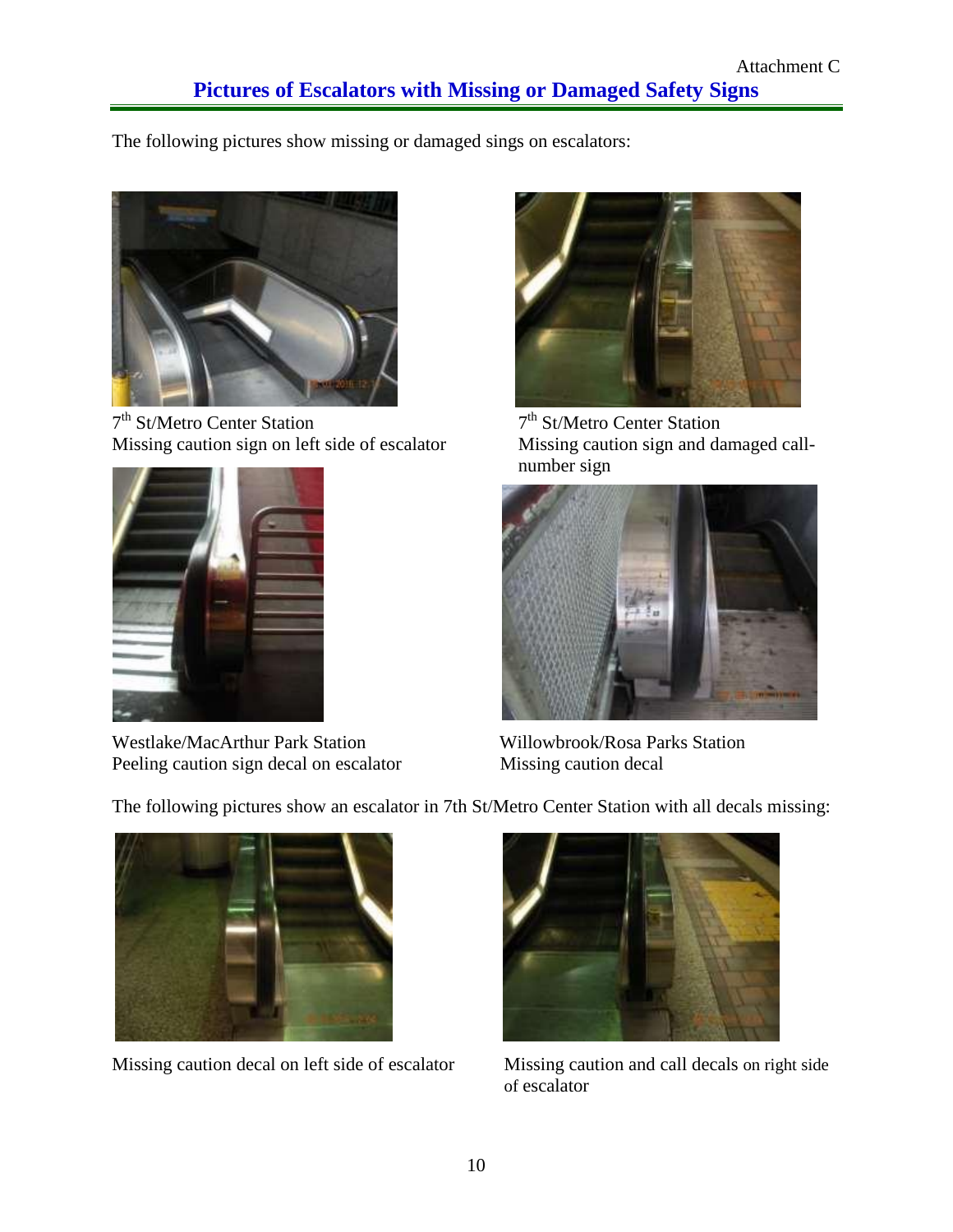| <b>Line</b> | <b>Station</b>         | <b>Elevator</b><br><b>Number</b> | <b>Sign</b><br>Location* | Call<br><b>Number</b><br><b>Sign</b> | <b>Handicap</b><br><b>Sign</b> | <b>Star of</b><br><b>Life Sign</b> | <b>In Case</b><br>of Fire<br><b>Sign</b> |
|-------------|------------------------|----------------------------------|--------------------------|--------------------------------------|--------------------------------|------------------------------------|------------------------------------------|
| Red/Purple  | <b>Union Station</b>   | Plaza                            | Level P                  | N <sub>o</sub>                       | Yes                            | N <sub>o</sub>                     | N <sub>o</sub>                           |
| Red/Purple  | <b>Union Station</b>   | 101                              | Level P                  | Yes                                  | Yes                            | N <sub>o</sub>                     | Yes                                      |
| Red/Purple  | <b>Union Station</b>   | 103                              | Level P                  | Yes                                  | Yes                            | N <sub>o</sub>                     | Yes                                      |
| Red/Purple  | Pershing Square        | 301                              | Level M                  | N <sub>o</sub>                       | Yes                            | N <sub>o</sub>                     | Yes                                      |
| Red/Purple  | 7th St/Metro Center    | 401                              | Level M&S                | N <sub>o</sub>                       | No                             | N <sub>o</sub>                     | Yes                                      |
| Red/Purple  | 7th St/Metro Center    | 402                              | Level M&P                | N <sub>o</sub>                       | Yes                            | N <sub>o</sub>                     | Yes                                      |
| Red/Purple  | 7th St/Metro Center    | 403                              | Level M&P                | N <sub>o</sub>                       | N <sub>o</sub>                 | N <sub>o</sub>                     | N <sub>o</sub>                           |
| Red/Purple  | 7th St/Metro Center    | 404                              | Level P                  | No                                   | N <sub>o</sub>                 | Yes                                | Yes                                      |
| Red/Purple  | 7th St/Metro Center    | 405                              | Level M                  | N <sub>o</sub>                       | N <sub>o</sub>                 | N <sub>o</sub>                     | N <sub>0</sub>                           |
| Red/Purple  | 7th St/Metro Center    | 406                              | Level M                  | No                                   | Yes                            | Yes                                | N <sub>0</sub>                           |
| Red/Purple  | <b>MacArthur Park</b>  | 501                              | Level P                  | Yes                                  | Yes                            | N <sub>o</sub>                     | Yes                                      |
| Red/Purple  | MacArthur Park         | 502                              | Level P                  | No                                   | Yes                            | N <sub>o</sub>                     | Yes                                      |
| Red         | Vermont/Santa Monica   | $SML-04$                         | Level P                  | Yes                                  | Yes                            | N <sub>o</sub>                     | Yes                                      |
| Red         | Vermont/Sunset         | <b>VSL-05</b>                    | Level M                  | Yes                                  | N <sub>o</sub>                 | Yes                                | Yes                                      |
| Red         | Vermont/Sunset         | <b>VSL-06</b>                    | Level M                  | Yes                                  | N <sub>o</sub>                 | Yes                                | Yes                                      |
| Red         | Hollywood/Western      | <b>HWL-02</b>                    | Level P                  | Yes                                  | Yes                            | N <sub>o</sub>                     | Yes                                      |
| Purple      | Wilshire/Normandie     | WNL-02                           | Level M                  | Yes                                  | Yes                            | N <sub>o</sub>                     | Yes                                      |
| Purple      | Wilshire/Western       | WWL-02                           | Level M&P                | Yes                                  | Yes                            | N <sub>o</sub>                     | Yes                                      |
| Gold        | Sierra Madre           | $SM-1$                           | Level 1                  | Yes                                  | No                             | Yes                                | Yes                                      |
| Gold        | Sierra Madre           | $SM-2$                           | Level 1&2                | Yes                                  | N <sub>o</sub>                 | Yes                                | Yes                                      |
| Gold        | Allen                  | $AL-02$                          | Level 1                  | Yes                                  | N <sub>o</sub>                 | Yes                                | Yes                                      |
| Gold        | Union                  | Union-1                          | Level 1                  | Yes                                  | N <sub>o</sub>                 | Yes                                | Yes                                      |
| Gold        | Chinatown              | $CT-01$                          | Level S                  | Yes                                  | N <sub>o</sub>                 | Yes                                | Yes                                      |
| Gold        | Chinatown              | $CT-02$                          | Level P                  | Yes                                  | N <sub>o</sub>                 | Yes                                | Yes                                      |
| Gold        | Mariachi Plaza         | $MPL-1$                          | Level M&P                | Yes                                  | N <sub>o</sub>                 | Yes                                | N <sub>0</sub>                           |
| Gold        | Mariachi Plaza         | $MPL-2$                          | Level P                  | Yes                                  | Yes                            | Yes                                | N <sub>0</sub>                           |
| Gold        | Soto                   | <b>STL-01</b>                    | Level S                  | Yes                                  | N <sub>o</sub>                 | Yes                                | Yes                                      |
| Green/Blue  | Willowbrook/Rosa Parks | L1C                              | Level 1                  | N <sub>o</sub>                       | No                             | No                                 | No                                       |
| Green/Blue  | Willowbrook/Rosa Parks | L <sub>6</sub> C                 | Level 1                  | N <sub>o</sub>                       | Yes                            | No                                 | Yes                                      |
| Green/Blue  | Willowbrook/Rosa Parks | L6W                              | Level 1                  | Yes                                  | Yes                            | N <sub>0</sub>                     | Yes                                      |
| Green/Blue  | Willowbrook/Rosa Parks | L6E                              | Level 1                  | Yes                                  | N <sub>o</sub>                 | Yes                                | Yes                                      |
| Green       | Norwalk                | L9W                              | Level M&P                | Yes                                  | N <sub>0</sub>                 | No                                 | Yes                                      |
| Green       | Norwalk                | L9E                              | Level M&P                | Yes                                  | Yes                            | No                                 | Yes                                      |
| Green       | Lakewood Blvd          | L8E                              | Level M&P                | Yes                                  | N <sub>0</sub>                 | No                                 | Yes                                      |
| Green       | Lakewood Blvd          | L8W                              | Level M&P                | Yes                                  | Yes                            | No                                 | Yes                                      |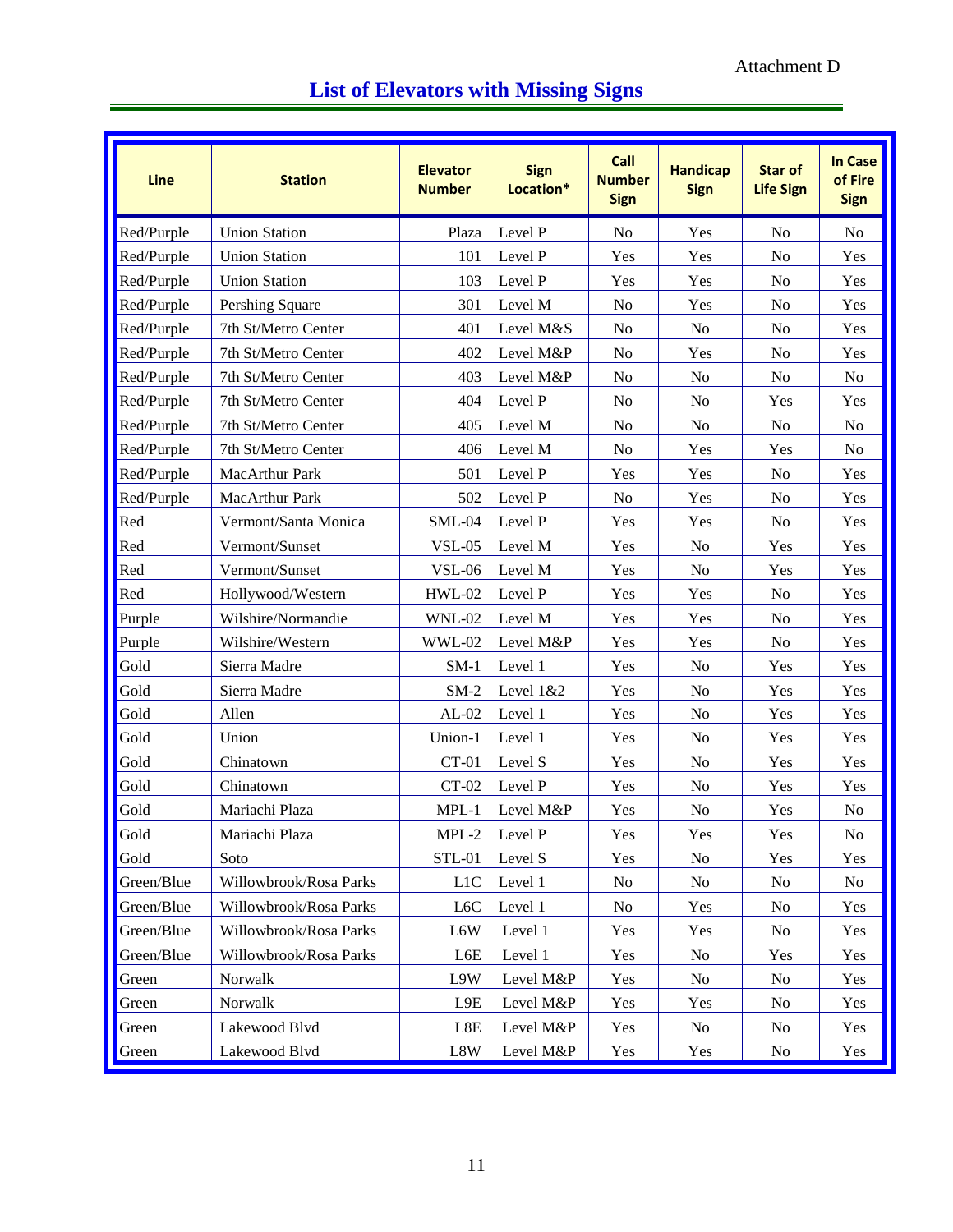Attachment D

| <b>Line</b>                | <b>Station</b>   | <b>Elevator</b><br><b>Number</b> | <b>Sign</b><br>Location* | <b>Call</b><br><b>Number</b><br><b>Sign</b> | <b>Handicap</b><br><b>Sign</b> | <b>Star of</b><br><b>Life Sign</b> | <b>In Case</b><br>of Fire<br><b>Sign</b> |
|----------------------------|------------------|----------------------------------|--------------------------|---------------------------------------------|--------------------------------|------------------------------------|------------------------------------------|
| Green                      | Long Beach Blvd  | L7W                              | Level M&P                | Yes                                         | Yes                            | No                                 | Yes                                      |
| Green                      | Hawthorne/Lennox | L1E                              | Level M&P                | Yes                                         | Yes                            | N <sub>0</sub>                     | Yes                                      |
| Green                      | Avalon           | L5E                              | Level M&P                | Yes                                         | N <sub>o</sub>                 | N <sub>o</sub>                     | N <sub>o</sub>                           |
| Green                      | Avalon           | L5W                              | Level M&P                | N <sub>o</sub>                              | Yes                            | N <sub>0</sub>                     | Yes                                      |
| Green                      | Harbor Fwy       | L4E                              | Level M&P                | No                                          | N <sub>0</sub>                 | No                                 | Yes                                      |
| Green                      | Harbor Fwy       | L <sub>4</sub> W                 | Level M&P                | Yes                                         | Yes                            | N <sub>0</sub>                     | Yes                                      |
| Green                      | Vermont/Athens   | L3W                              | Level M&P                | N <sub>o</sub>                              | N <sub>o</sub>                 | Yes                                | Yes                                      |
| Green                      | Vermont/Athens   | L3E                              | Level M&P                | Yes                                         | N <sub>0</sub>                 | Yes                                | Yes                                      |
| Green                      | Crenshaw         | L2E                              | Level M&P                | Yes                                         | Yes                            | N <sub>0</sub>                     | Yes                                      |
| Green                      | Crenshaw         | L2W                              | Level M&P                | Yes                                         | Yes                            | N <sub>0</sub>                     | Yes                                      |
| Green                      | Aviation/LAX     | L1321                            | Level M&P                | N <sub>o</sub>                              | N <sub>o</sub>                 | Yes                                | Yes                                      |
| Green                      | Mariposa         | L1521                            | Level M&P                | Yes                                         | N <sub>0</sub>                 | Yes                                | Yes                                      |
| Green                      | El Segundo       | L1621                            | Level M&P                | N <sub>o</sub>                              | N <sub>0</sub>                 | Yes                                | Yes                                      |
| Green                      | El Segundo       | L1622                            | Level M&P                | Yes                                         | N <sub>o</sub>                 | Yes                                | Yes                                      |
| Green                      | Douglas          | L1921                            | Level M&P                | Yes                                         | N <sub>0</sub>                 | Yes                                | Yes                                      |
| Green                      | Redondo Beach    | L1822                            | Level M&P                | N <sub>o</sub>                              | N <sub>0</sub>                 | Yes                                | Yes                                      |
| Green                      | Redondo Beach    | L1821                            | Level M&P                | N <sub>o</sub>                              | N <sub>0</sub>                 | Yes                                | No                                       |
| <b>Total Missing Signs</b> |                  |                                  |                          | <u>18</u>                                   | $\underline{29}$               | $\underline{29}$                   | $\overline{\mathbf{2}}$                  |

## **List of Elevators with Missing Signs**

\* Some elevators have missing signs at both the lower and upper levels.<br> $P =$  Platform Level

- $P =$  Platform Level<br>  $M =$  Mezzanine Leve
- $M =$  Mezzanine Level<br>S = Street Level
- $=$  Street Level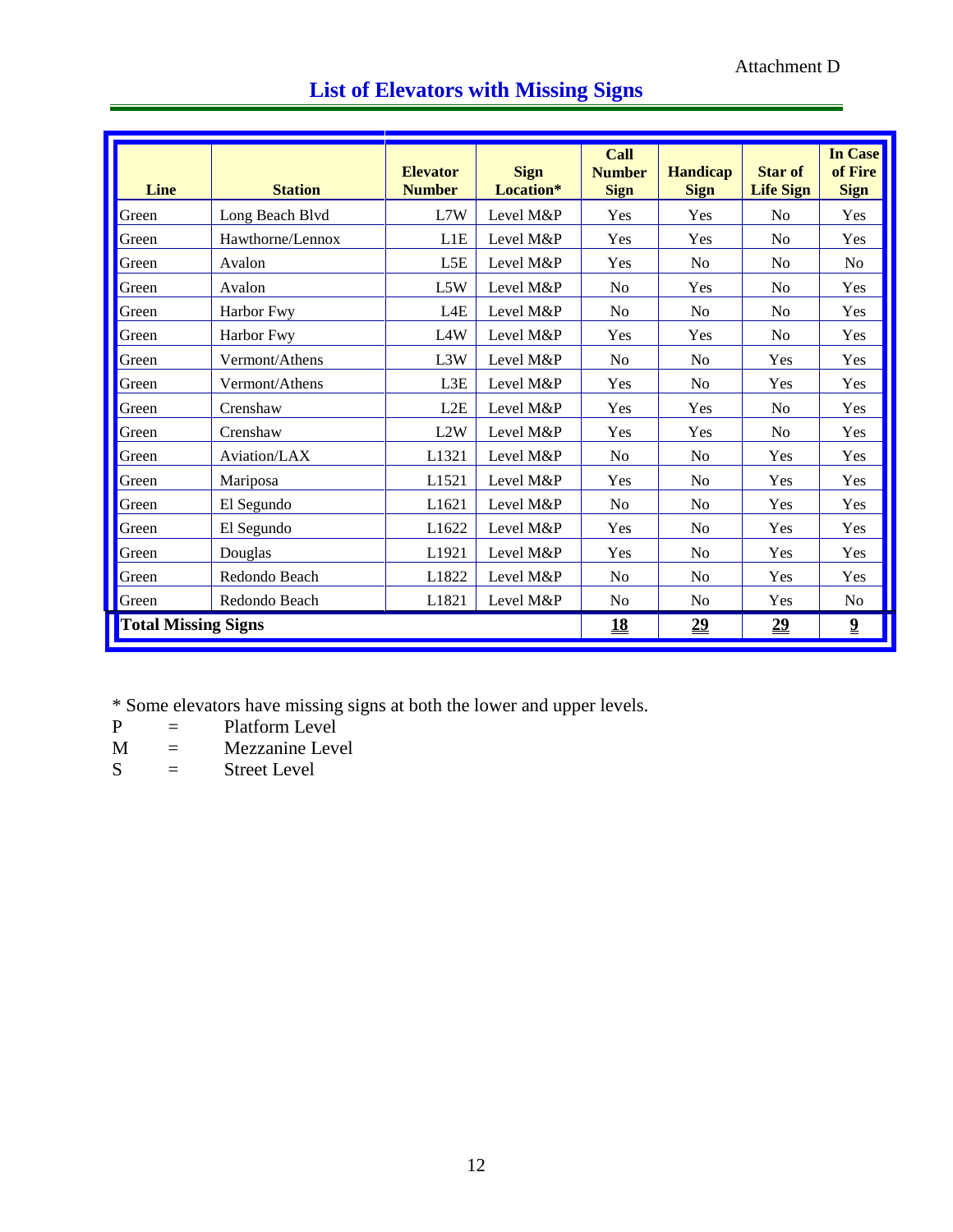The following pictures show missing or damaged signs on elevators:



Pershing Square Station-Red/Purple Line  $7^{\text{th}}$  St/Metro Center Station<br>Missing Star of Life signs on elevator Missing all 4 signs on elevator Missing Star of Life signs on elevator



7<sup>th</sup> St/Metro Center Station



Vermont/Sunset Station-Red Line<br>Missing handicap sign on elevator



7<sup>th</sup> St/Metro Center Station Missing In Case of Fire sign on elevator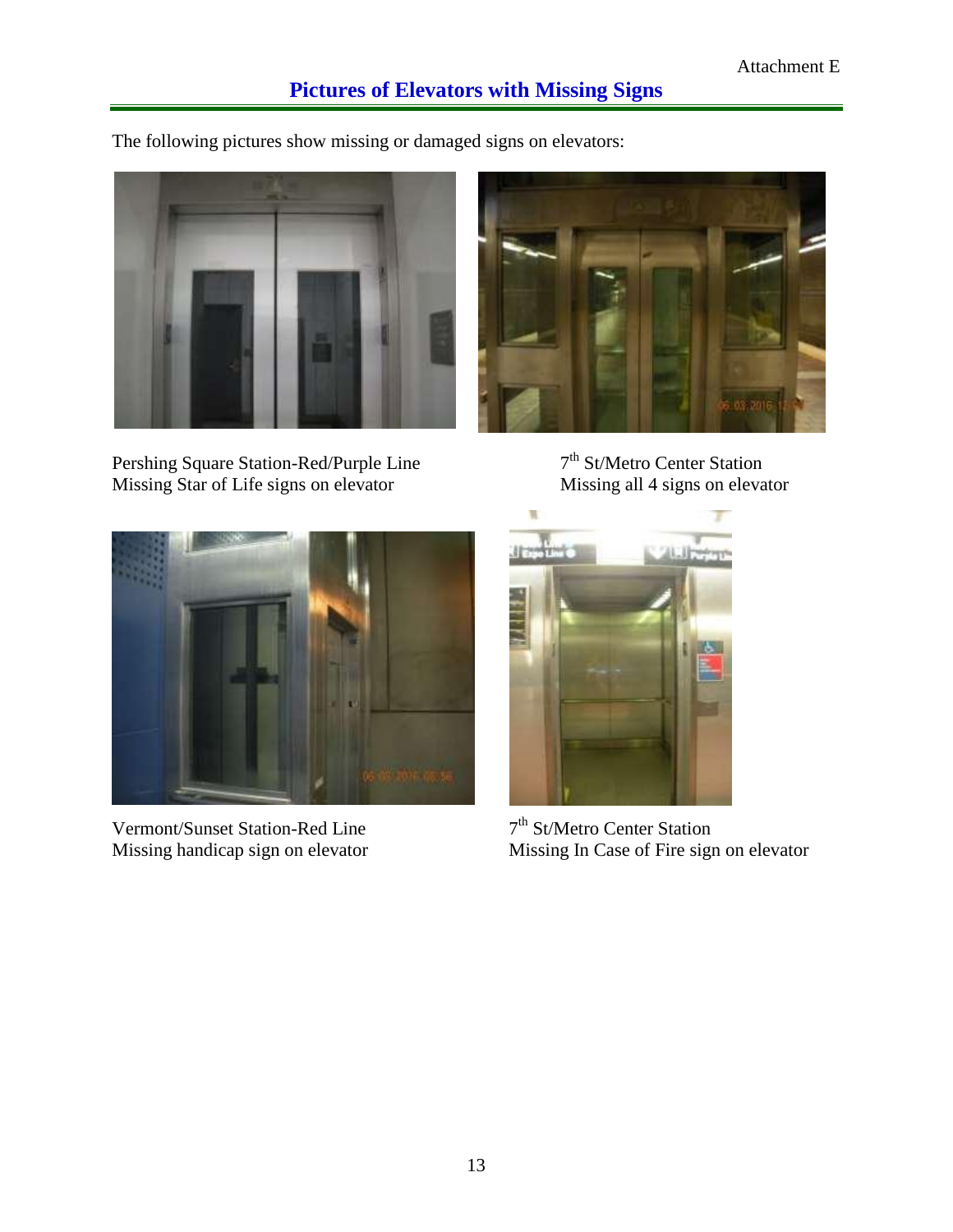#### ELAVATOR RUST:



Harbor Fwy Station-Green Line Avalon Station-Green Line Rust on Elevator #L4E Rust on Elevator #L5E





Avalon Station-Green Line Rust on Elevator #L5W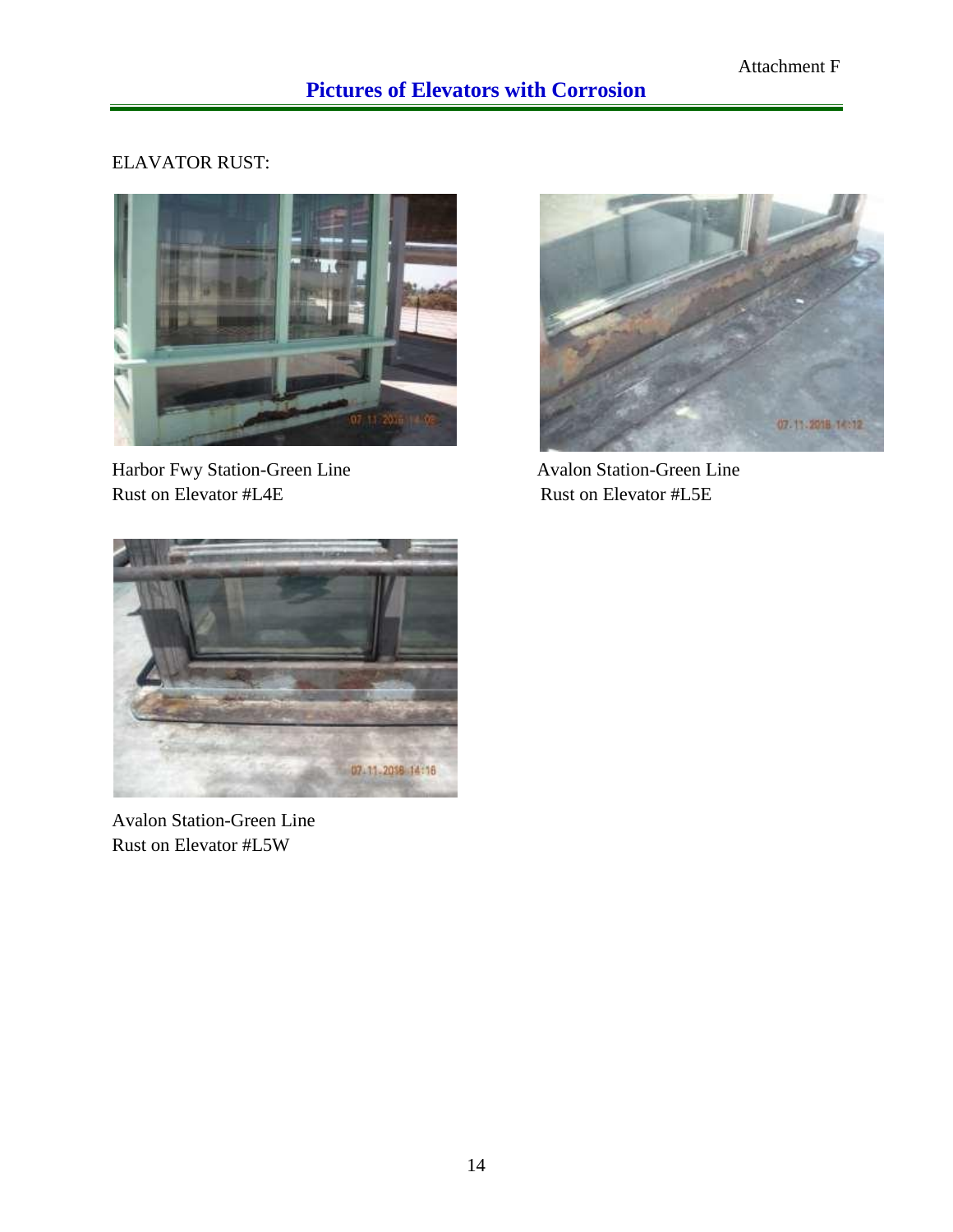### **Pictures of Elevators with Broken Windows**



 Redondo Beach Station-Green Line Elevator #L-1822 Broken glass door window covered with wood that has graffiti on it



Vermont/Athens Station-Green Line Elevator #L3W Broken glass window covered with wood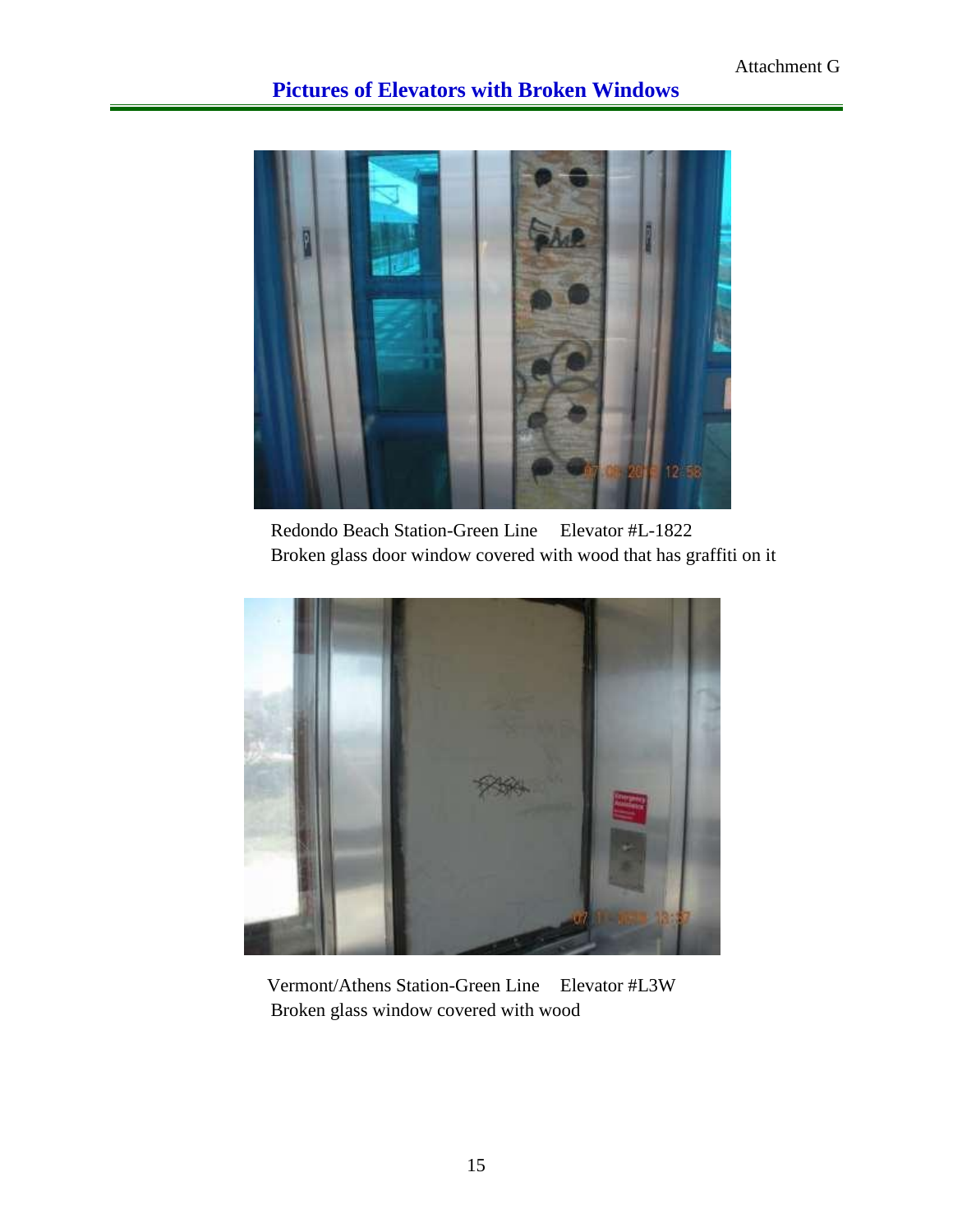## **Picture of Elevator with Inappropriate Sign**



Harbor Freeway Station-Green Line Inappropriate sign on elevator #L4E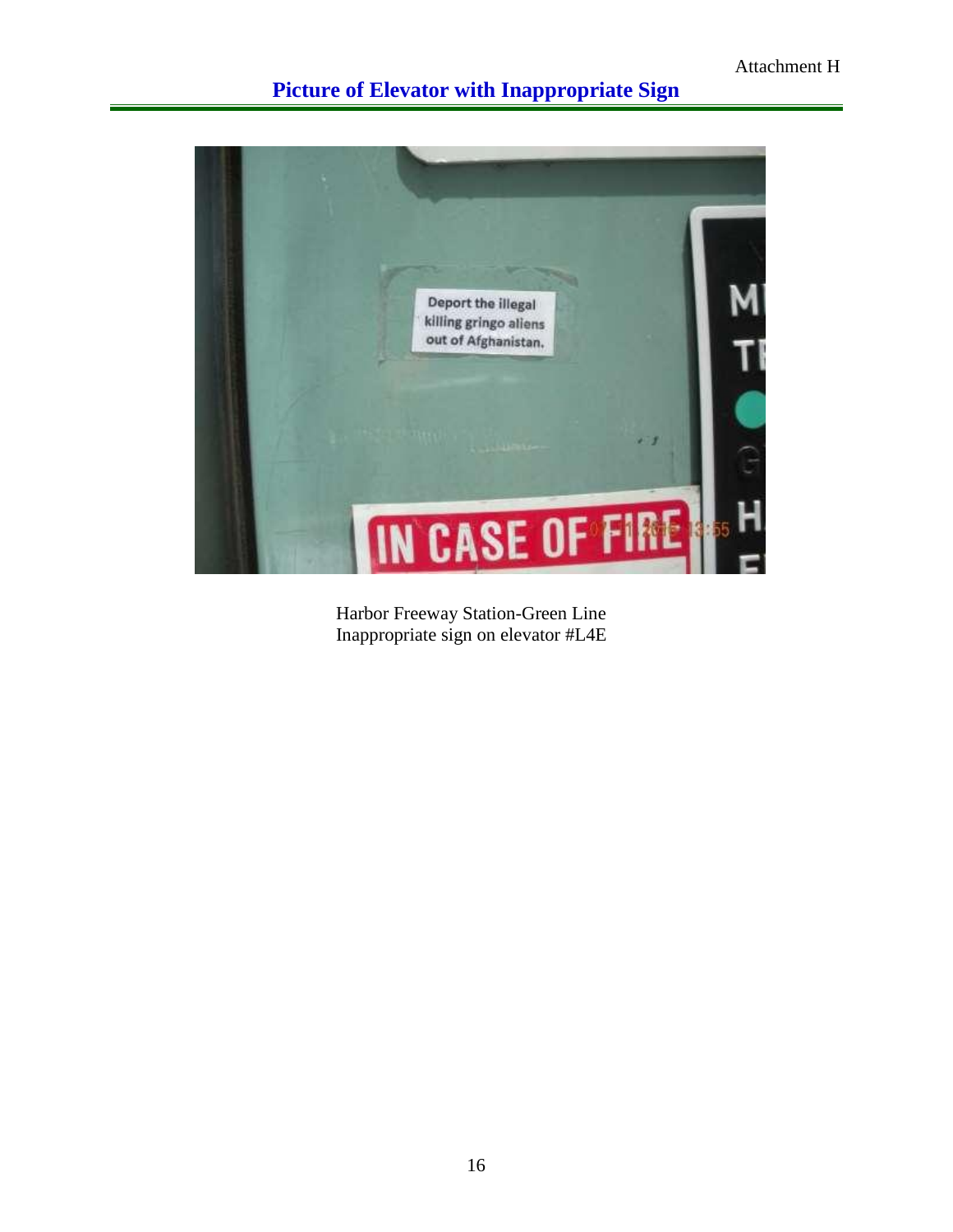| Line       | <b>Station</b>          | <b>Type</b> | <b>Number</b>    |
|------------|-------------------------|-------------|------------------|
| Red/Purple | Westlake/MacArthur Park | Escalator   | 503              |
| Red/Purple | Civic Center            | Escalator   | S205             |
| Red        | 7th                     | Elevator    | 404              |
| Red        | Hollywood Western       | Elevator    | <b>HWL-02</b>    |
| Red        | Sunset                  | Elevator    | <b>VSL-04</b>    |
| Red        | Sunset                  | Elevator    | <b>VSL-02</b>    |
| Gold       | Lake                    | Elevator    | $LS-1$           |
| Expo       | La Cienaga              | Elevator    | $LC-2$           |
| Green/Blue | Willowbrook/Rosa Parks  | Elevator    | L <sub>6</sub> C |
| Green/Blue | Willowbrook/Rosa Parks  | Elevator    | L6E              |
| Green      | Norwalk                 | Elevator    | L9W              |
| Green      | Lakewood Blvd           | Elevator    | L8E              |
| Green      | Lakewood Blvd           | Elevator    | L8W              |
| Green      | Hawthorne/Lennox        | Elevator    | L1E              |
| Green      | Crenshaw                | Elevator    | L <sub>2</sub> E |
| Green      | Crenshaw                | Elevator    | L <sub>2</sub> W |
| Green      | Vermont/Athens          | Elevator    | L3W              |
| Blue       | Del Amo                 | Elevator    | DEL01            |
| Green      | Avalon                  | Elevator    | L5E              |
| Green      | Long Beach Blvd         | Elevator    | L7E              |
| Green      | Redondo Beach           | Elevator    | L1822            |
| Green      | Hawthorne/Lennox        | Elevator    | L1W              |
| Green      | El Segundo              | Elevator    | L1621            |
| Green      | Aviation/LAX            | Elevator    | L1321            |
| Blue       | Slauson                 | Elevator    | <b>SSL01</b>     |
| Blue       | Firestone               | Elevator    | FSL1             |

## **List of Elevators/Escalators with Graffiti**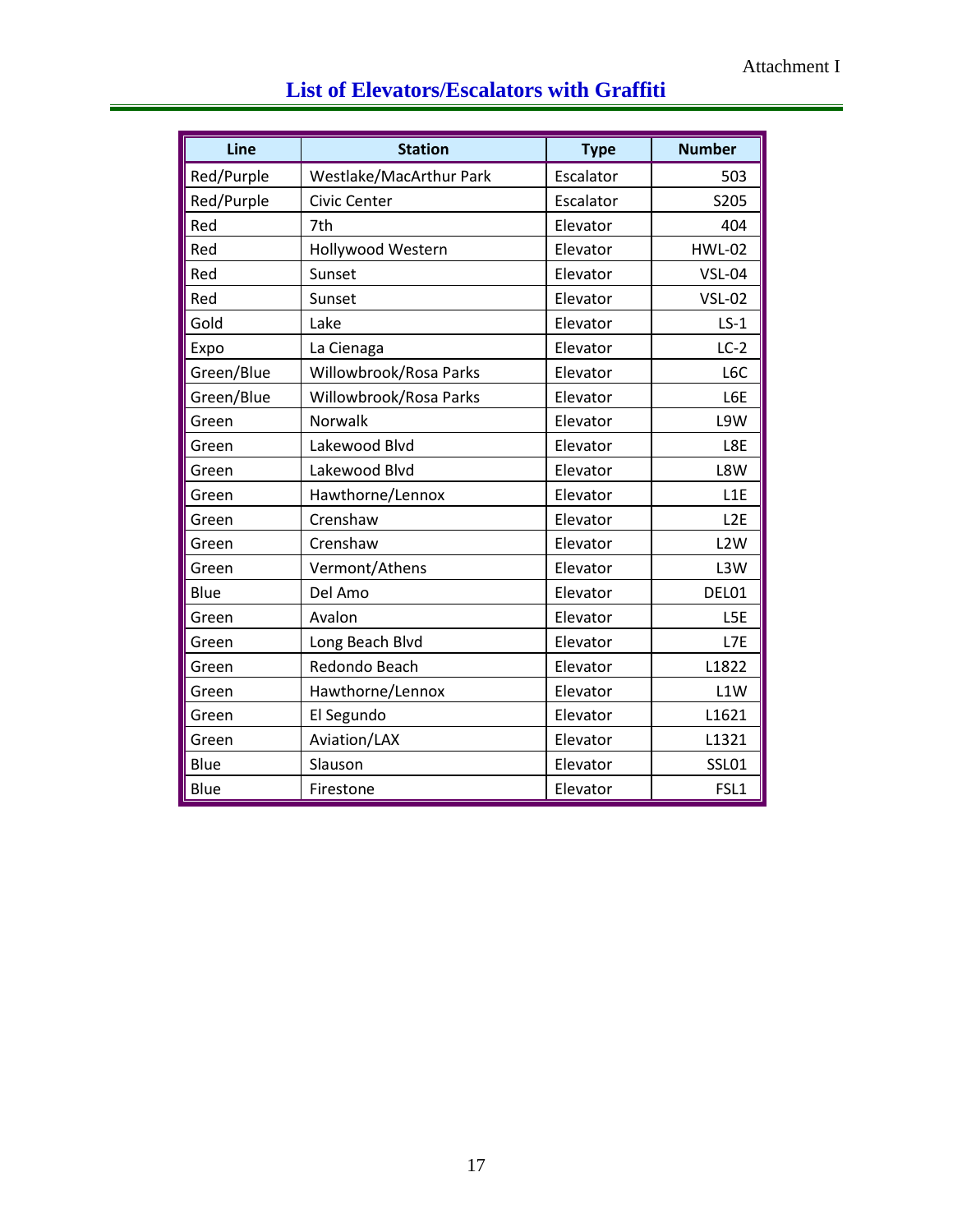#### ELEVATORS:



Lake Station-Gold Line Vermont/Sunset Station-Red Line



Graffiti inside on door of elevator #LS-1 Graffiti on glass door of elevator #VSL-04



Del Amo Station-Blue Line Aviation/LAX-Green Line



La Cienega Station-Expo Line  $7^{\text{th}}$  St/Metro Station<br>Graffiti on glass window of elevator #LC-2 Graffiti on inside of elevator #404 Graffiti on glass window of elevator  $#LC-2$ 



Graffiti on Door of elevator #DEL-01 Graffiti on glass window of elevator #L1321



 $7<sup>th</sup>$  St/Metro Station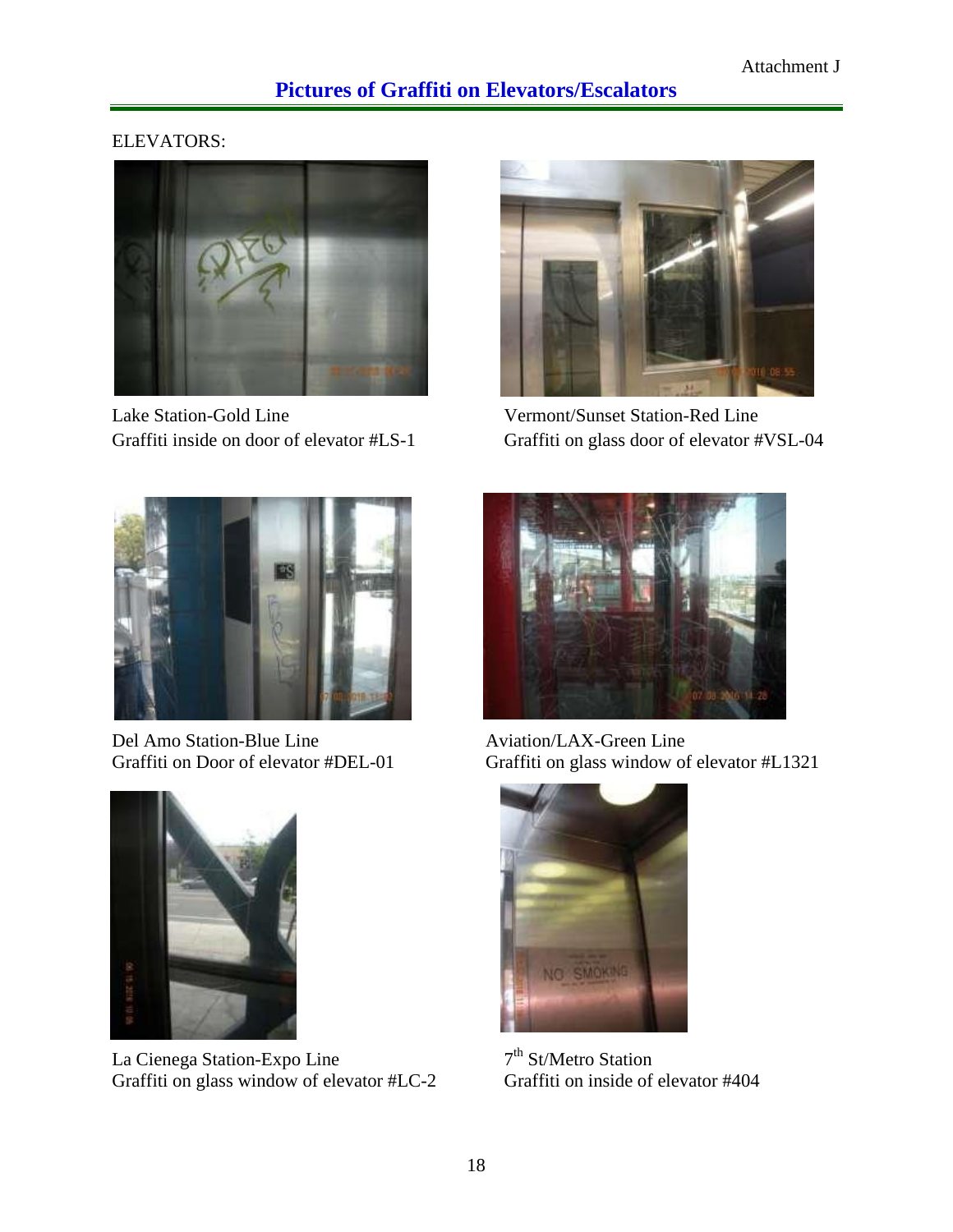#### ESCALATORS:



MacArthur Park Station-Red/Purple Line Civic Center Station-Red/Purple Line Graffiti on side of escalator #503 <br>
"Hello" sticker with graffiti on escalator



"Hello" sticker with graffiti on escalator #S205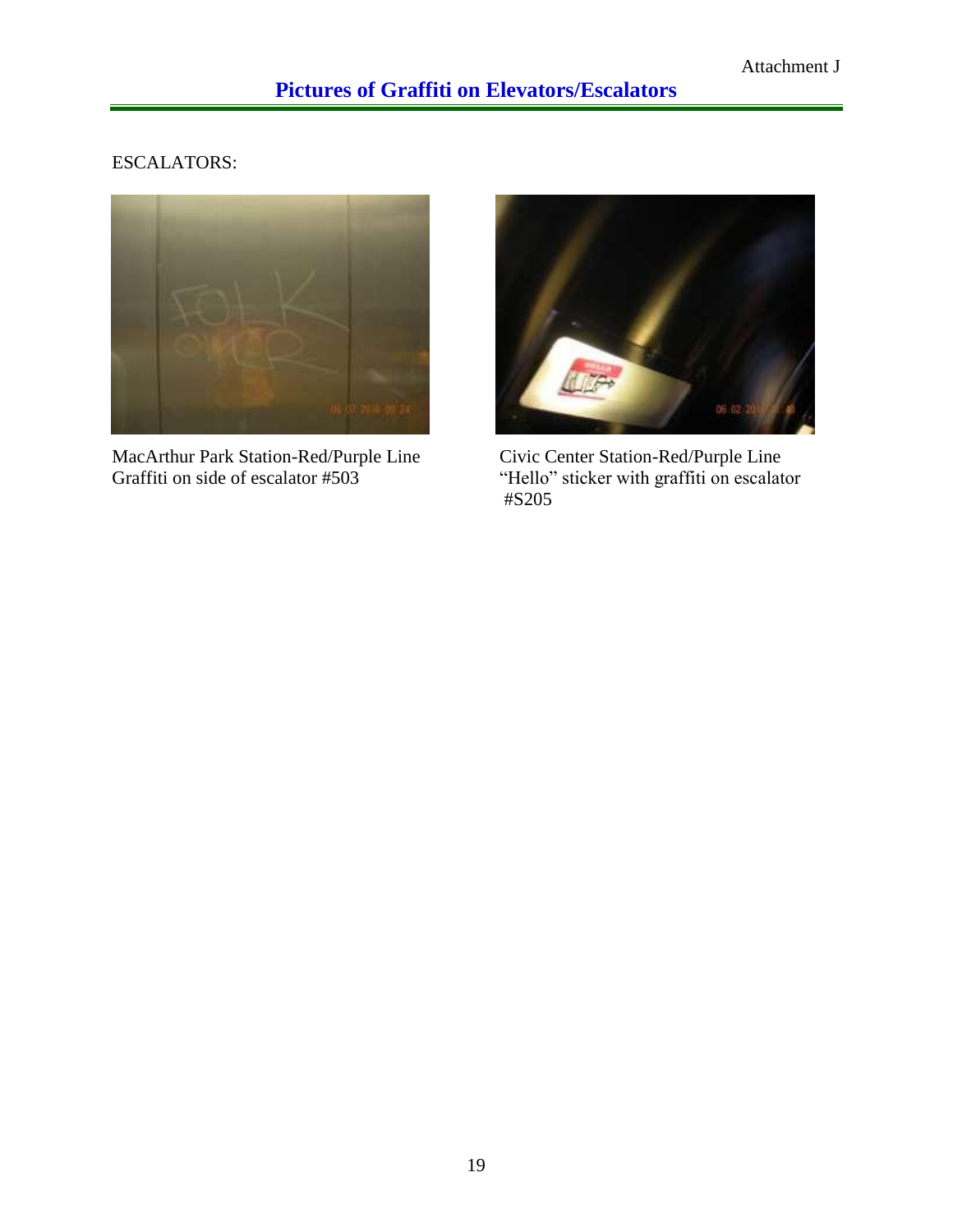| Metro               |         | Interoffice Memo                                                                                                                                                                        |
|---------------------|---------|-----------------------------------------------------------------------------------------------------------------------------------------------------------------------------------------|
|                     | Date    | August 25, 2016                                                                                                                                                                         |
|                     | To      | Karen Gorman<br>Inspector General                                                                                                                                                       |
|                     | From    | James T. Gallagher<br>G<br>Chief Operations Officer                                                                                                                                     |
|                     | Subject | Management Response to Survey of<br>Safety/Emergency Signage on Metro Rail<br>Station Elevators and Escalators, Report<br>Number 17-AUD-01                                              |
|                     |         |                                                                                                                                                                                         |
| Suggestion #1:      |         | Attached is the Operations Management response to report number 17-AUD-01, Survey of<br>Safety/Emergency Signage on Metro Rail Station Elevators and Escalators:                        |
| missing or damaged. |         | Replace missing/damages signs on elevators and escalators, ensure signage is consistent<br>throughout the system, and make periodic checks of signage to ensure essential signs are not |

surveyed had missing or damaged signs for: in case of fire, star of life, handicap, and/or call number if elevator is not working. As of August 24, 2016, the following signs are in the process of being installed and/or replaced by our existing contractor, Mitsubishi, per the following:

#### Elevators

- . "In case of fire use stairway, Do not use Elevator" Installation and/or replacement has been completed
- . Phone Number to call if elevator is not working Installation and/or replacement has been completed
- . Blue Star of Life Currently being installed and/or replaced, to be completed by Monday, August 29, 2016
- · Handicap signs Metro to provide Mitsubishi with 13 signs to be installed with a completion date of August 31, 2016. All other existing signs are in good conditions.

#### Escalators

"Caution, Hold Handrail, Attend Children, Avoid Sides" - Installation and/or  $\bullet$ replacement has been completed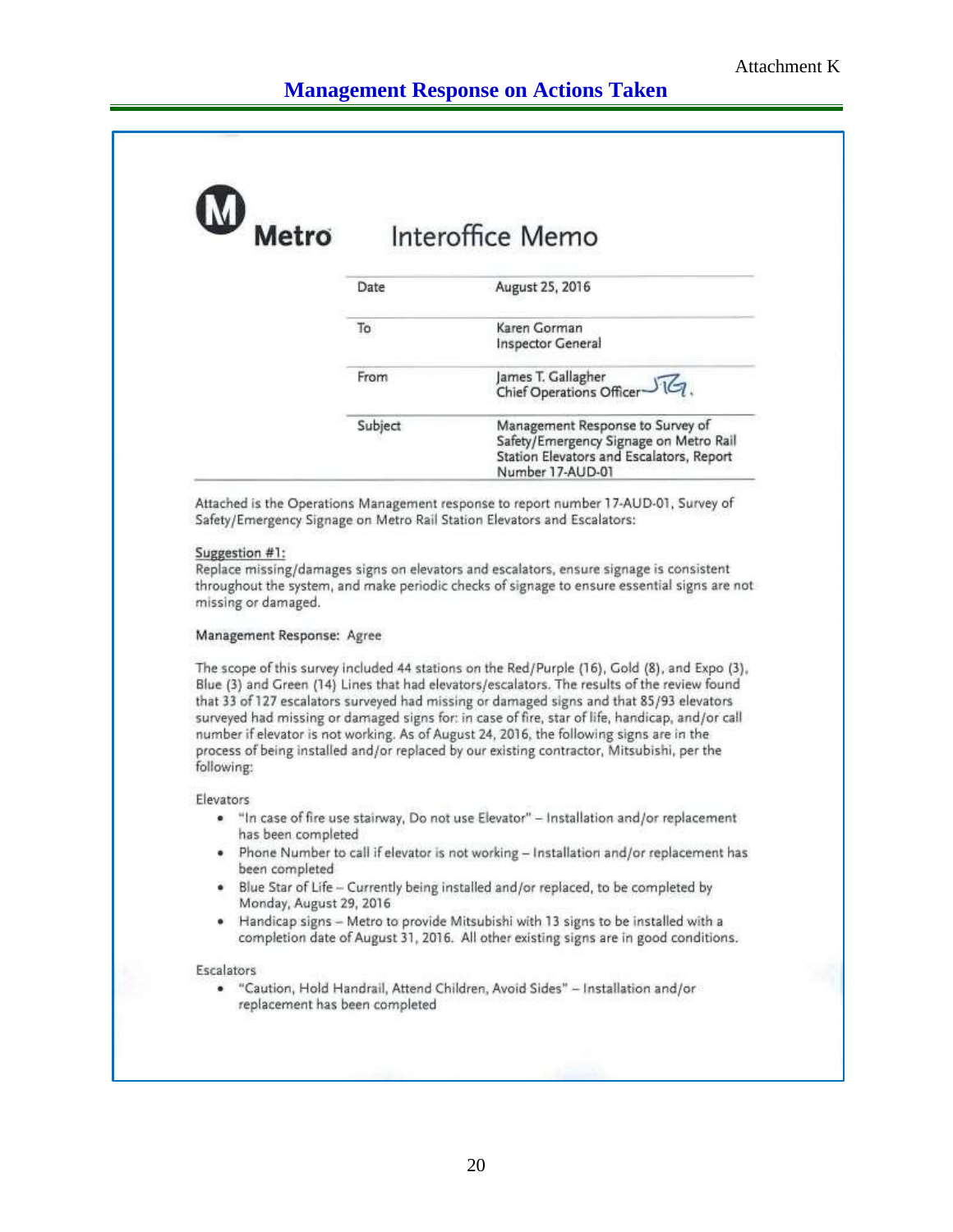